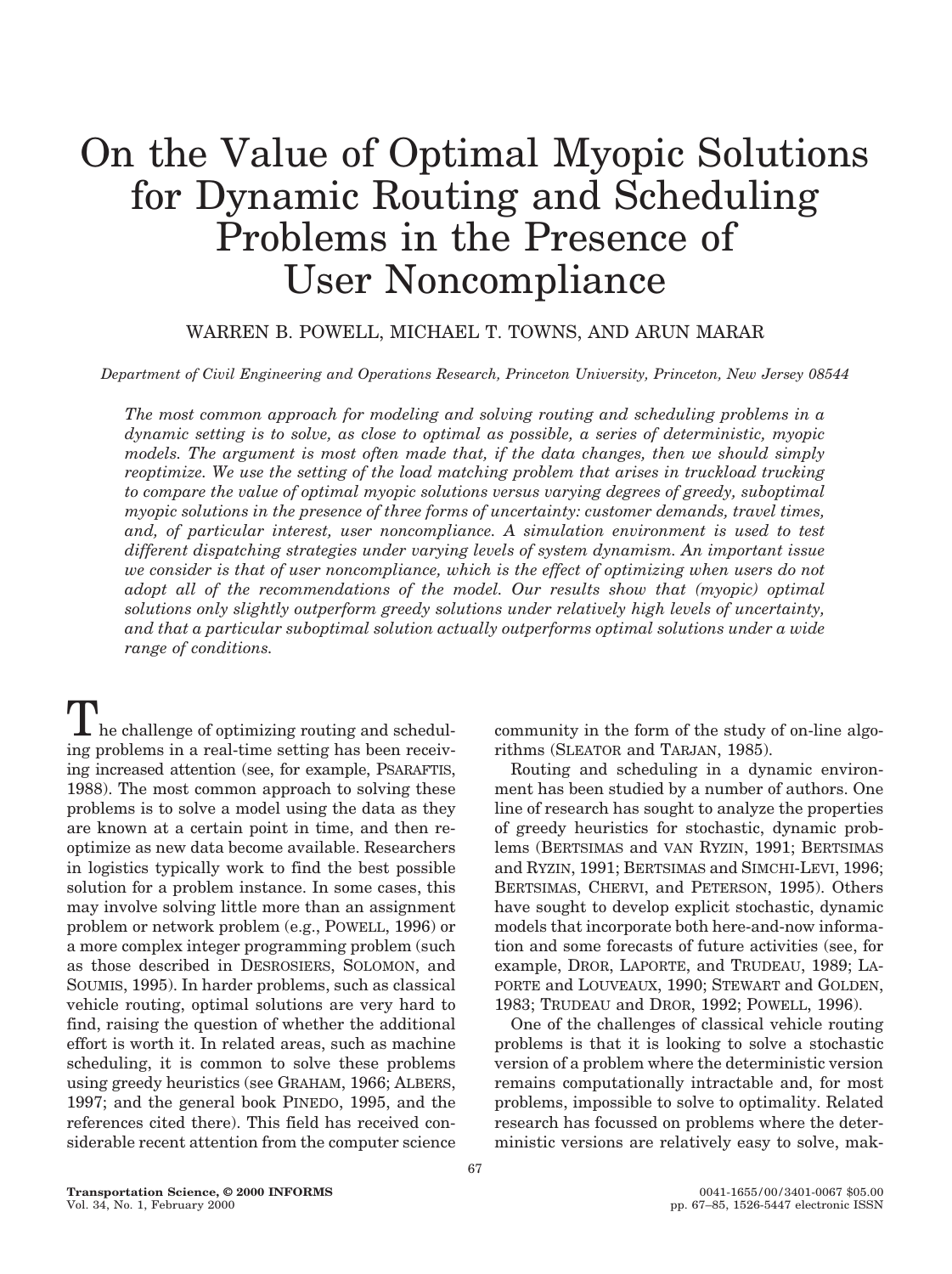ing the stochastic version somewhat easier to analyze. One problem in this class looks at managing fleets of vehicles over time, and the closely related problem of assigning drivers to full-load movements. One of the first deterministic models of a fleet management problem was posed by WHITE (1972), which was followed by a series of papers suggesting and solving different approximations of a multistage, stochastic dynamic program (JORDAN and TURN-QUIST, 1983; POWELL, 1986, 1987, 1988; and FRANTZESKAKIS and POWELL, 1990). Recently, CHEUNG and POWELL (1996) showed that, for this problem class, explicit stochastic models can significantly outperform deterministic models in rolling horizon experiments. Despite this research, most models in practice are basically deterministic and myopic. All of these papers were oriented toward the management of large fleets of vehicles.

Recent research (SCHRIJVER, 1993; Powell, 1996) has focussed on the problem of matching individual drivers to full-truckload movements, a problem called the load matching problem in truckload trucking. This problem class is much closer to vehicle routing problems in its basic characteristics, with the important exception that there is no in-vehicle consolidation. In addition, the loads are typically very long in duration, often requiring one or more days to complete. The advantage of this problem structure is that a single instance of the problem is a network assignment problem, considering the matching of drivers to loads. This problem is easy to solve to optimality, and easy to update with realtime information. Schrijver (1993) used a greedy heuristic for matching drivers to loads in a study of the value of real-time communications. The research in Powell (1996) compared a myopic model to an approximation of the stochastic, dynamic problem, and showed that the stochastic, dynamic model outperformed the myopic model in rolling horizon experiments.

In this paper, we consider only myopic models of the load matching problem for truckload trucking. Following common engineering practice, our plan is to solve a given instance of the problem to optimality, and then reoptimize as new information becomes known. This is the approach that is widely used in commercial applications. Our interest is in comparing optimal solutions of sequences of deterministic, myopic models, obtained by solving the network assignment problem, to various approximations including greedy solutions that simply assign drivers to the best load. We study these algorithms under three forms of system stochasticity. First, we consider the random process of shippers calling in loads. Second, we investigate the effects of network

performance by modeling randomness in travel times, which creates uncertainties around the arrival time of a driver at the destination. And third, we introduce and investigate the general issue of user noncompliance. Because no model is perfect, users routinely override the solutions of driver assignment models. As a result, an additional level of randomness arises in the actual use of the recommendations of these models. In practice, several companies report that average usage of these models is typically below 60%, and good performance is considered around 70%.

We believe that the issue of user noncompliance is fundamental to all models, static and dynamic, and that it raises the question of whether so-called optimal algorithms are indeed optimal. For example, if real-world schedules do not use 100% of the solution produced by a crew scheduling model (in a static, planning environment), was the original solution even optimal? In this paper, we show that, in the presence of user noncompliance, optimal solutions will be outperformed, over time, by algorithms that are more local in nature. We feel this has broad implications for the design of algorithms in other settings (vehicle routing, crew scheduling), which seek to find optimal solutions to sequences of deterministic, myopic problems.

To address these issues in a systematic fashion, we have developed a simulation architecture to simulate truckload dispatching operations. This architecture consists of three modules: a network optimization model for assigning drivers to loads, a fleet simulator/dispatcher module, and a demand generation module. The network optimization model is a production system that is in use at a major motor carrier. The modules communicate with each other through files, closely simulating the actual flow of data at a carrier (where the optimization model typically runs on a separate workstation, communicating with the carrier's primary management information system through a database). Our experiments used the actual data from a large motor carrier, scaled down to simulate a smaller fleet (of 400 trucks), a step that accelerated the running of each simulation (which need to run much faster than real time).

The primary contributions of this paper are as follows.

• We show that different forms of system stochasticity have the effect of reducing the value of optimality when solving sequences of subproblems in dynamic settings, and we show that a solution that is suboptimal for a particular prob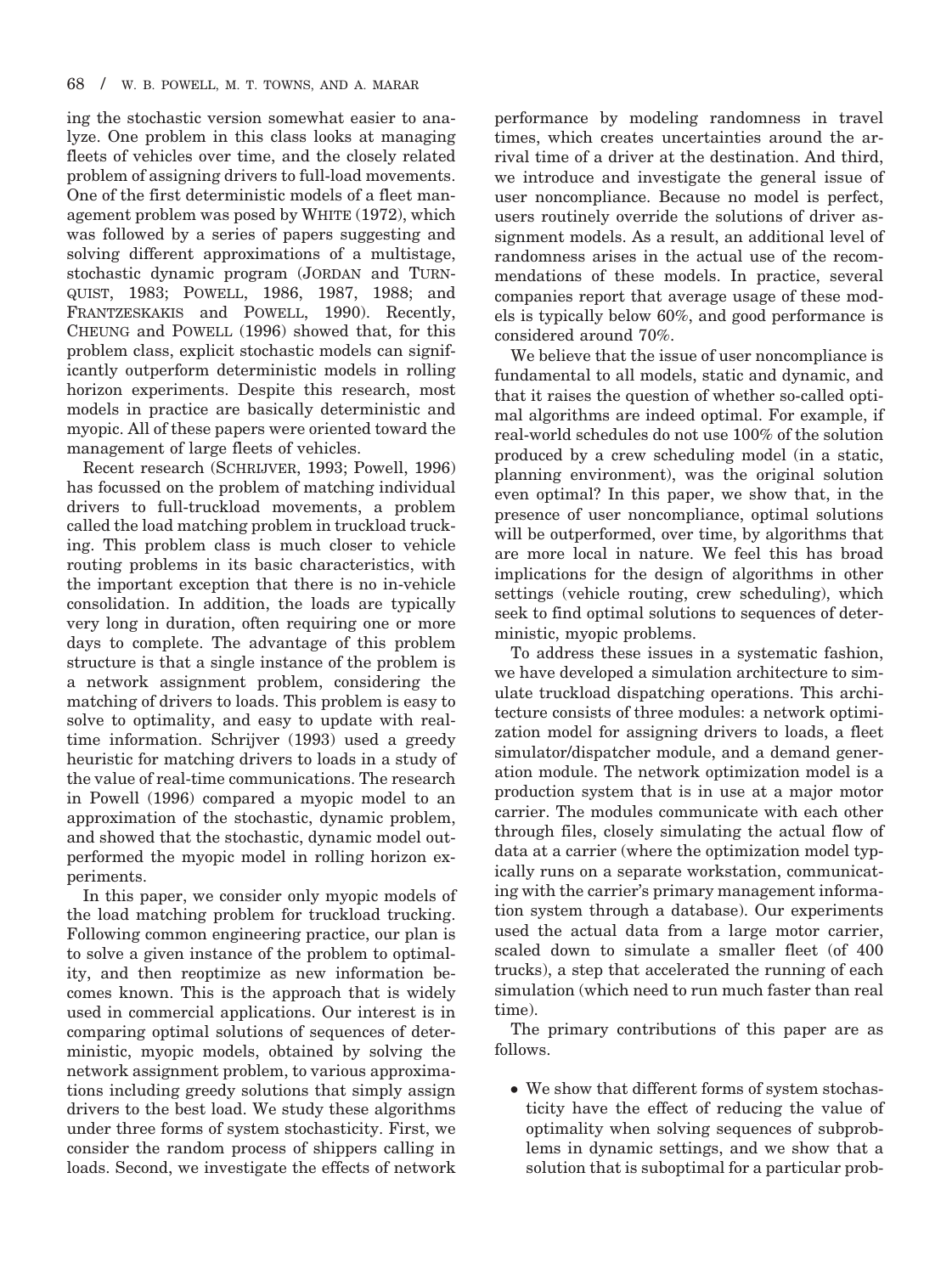lem instance actually provides higher solution quality over an extended simulation.

- We introduce and study for the first time the issue of user noncompliance, and show that this form of uncertainty can, in particular, reduce the value of optimal solutions. Noncompliance is an easy to measure barometer of the quality of an optimization model as perceived by the user. Even relatively low levels of user noncompliance (say, 30% modification of model recommendations) indicate that partially greedy solutions can outperform optimal solutions. At the same time, similar levels of user noncompliance significantly reduced the gap between an optimal solution and a greedy solution.
- We experimentally quantify the effects of different forms of system uncertainty, providing a measure of the value of reducing these forms of uncertainty on actual system performance.

The paper is organized as follows. Section 1 describes different perspectives of optimality in the context of dynamic routing and scheduling. Section 2 presents an overview of dispatching operations in the truckload motor carrier industry, which we use as our problem setting. Section 3 presents the optimization model that is used to solve the problem. Next, Section 4 discusses some of the issues that arise in global versus local optimization. These issues are central to any optimization problem where the results will be implemented over time, during which the status of the system may change. Then, Section 5 gives an overview of our simulation architecture, which takes advantage of a production load matching system that is in use at a major motor carrier. This is followed in Section 6 by a description of the specific modules. Section 7 describes the experimental design, and the results are reported in Section 8. Section 9 summarizes the major conclusions of the paper.

# **1. PERSPECTIVES ON OPTIMALITY**

TO PLACE THIS PAPER in the proper context within the research community, it is important to briefly discuss the meaning of the word "optimal." It is common engineering practice to formulate a mathematical model, typically with numerous simplifications to ensure tractability, and then to seek an optimal solution to this model. We all accept that the word optimal is used in the narrow sense of solving a specific mathematical representation, without making any claims regarding the impact on the real problem, because these impacts fall outside of what can be measured experimentally using scientifically

rigorous standards. In the context of dynamic problems, it is necessary to solve a sequence of problems over time as new information arises, thereby simulating the real process.

In this setting, we must explicitly acknowledge three models: the sequences of subproblems that are solved over time (each of which is a model with its own objective function), the larger simulation (with its own cost stream), and the even larger problem in the real world, which must reflect data errors and other biases.

Let  $\omega = {\omega_0, \omega_1, \ldots, \omega_t, \ldots, \omega_T}$  be a sequence of random outcomes over a horizon  $\mathcal{T} = \{0, 1, \ldots\}$ *T*}, where  $\omega \in \Omega$ . We would then define a probability space  $(\Omega, \mathcal{F}, \mathcal{P})$  where  $\mathcal F$  is the *σ*-algebra on  $\Omega$ , and  $\mathcal P$  is a probability measure defined over  $\mathcal F$ . Let  $\mathcal{F}_t$  represent the sequence of sub- $\sigma$ -algebras containing the information known up to time *t*, where  $\mathcal{F}_t \subseteq$  $\mathcal{F}_{t+1}$ . Let  $f_t^{\pi}(\mathcal{x}_t | \mathcal{F}_t)$  be the objective function at time *t* given an information set  $\mathcal{F}_t$  at time *t*. The superscript  $\pi$  captures both the structure of the function  $f_t$ and any parameters used to create the function (including, for example, planning horizons, discount factors, and any cost factors introduced so that solving  $f_t$  at time  $t$  will produce a solution with good long-run behaviors). We can think of  $f_t^\pi$ ,  $\pi \in \Pi$  as the set of all possible functions (or policies, if you wish) that we could use at time *t*. Now let  $x_t^{\pi}(\mathcal{F}_t) =$  $\arg \min_{x_t \in X} f_t^{\pi}(x_t | \mathcal{F}_t)$  be a sequence of  $\mathcal{F}_t$ -adapted decisions (meaning that the function  $x^{\pi}$  can only use  $\inf \{ \mathcal{F}_t \}$ . (Note: The concept of  $\mathcal{F}_t$ -adapted decisions is similar, but not identical, to the concept of nonanticipativity used in the stochastic programming community, which is expressed as a constraint requiring that one decision be chosen in time period 0 for all possible outcomes in the future. Instead of saying that a decision is  $\mathcal{F}_t$ -adapted, some authors prefer to say that the decision is  $\mathcal{F}_t$ -measurable.)

The decision function  $x_t^\pi(\mathcal{F}_t)$  returns a set of decisions that are to be implemented at time *t* given the events  $\mathcal{F}_t$ . We write  $x^{\pi}(\omega)$  to represent the decision made for a particular realization  $\omega$ , with the implicit understanding that the function  $x^{\pi}$  is  $\mathcal{F}_t$ -measurable. In determining this vector, we need to consider both here-and-now costs at time *t*, and possibly approximate estimates of costs that may be incurred in the future, but which are subject to solving  $x_t^{\pi}$  for  $t'$  $> t$ . For example, we may decide that a vehicle should go from customer  $i_1$  to customer  $i_2$  right now; this is because we have formed a tour that consists of  $(i_1, i_2, i_3, i_4)$ . The objective function  $f_t^{\pi}$  would be formulated to capture these future decisions, and may also include approximations of what would happen even farther in the future (as was done in Powell, 1996). However, only the vector  $x_t^{\pi}$  is actually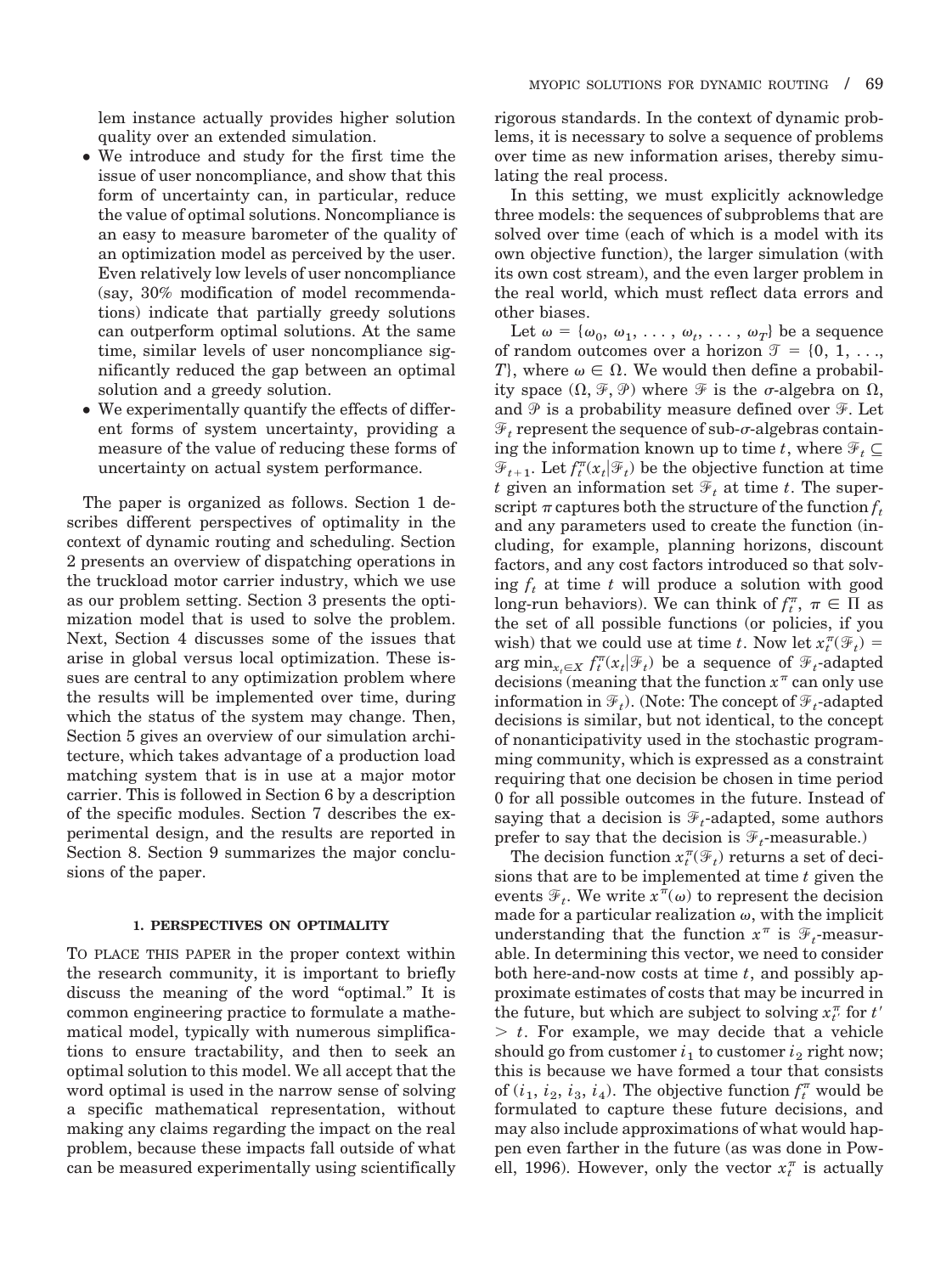implemented. Let  $c_t$  represent the cost of these decisions. Then, the costs incurred at time *t* would be  $c_t x_t^{\pi}$ , and the total costs over the entire simulation would be  $F(x, \omega) = \sum_{t \in \mathcal{T}} c_t x_t^{\pi}(\omega)$ , where  $x =$  $(x_0^{\pi}, x_1^{\pi}, \ldots, x_T^{\pi}).$ 

We are now ready to talk about different types of optimality. Our goal as modelers is to solve

$$
\max_{x \in X} F(x) = \mathbf{E} \bigg\{ \sum_{t \in \mathcal{T}} c_t x_t^{\pi}(\omega) \bigg\},
$$

where  $X$  is the space of all feasible  $\mathcal F$ -adapted controls  $x_t^{\pi}$ ,  $\mathcal{T}$  is the planning horizon, and the expectation operator is over all outcomes in  $\Omega$ . In our hierarchy of optimization problems, this is our larger problem. In practice, we solve  $F(x)$  using a series of subproblems  $f_t^{\pi}(x_t)$  in an effort to find a solution that maximizes  $F(x)$ .  $F(x)$ , in turn, is nothing more than a proxy for the even larger problem in the real world, which must also capture issues that we are unable to put into our model.

In the arena of routing and scheduling, it is very common to use myopic solutions that are then updated as new information arrives. Although this is the simplest possible option for most classes of routing and scheduling problems, it remains a combinatorically difficult problem. Thus, even finding the optimal solution to this relatively simple problem is a nontrivial task. Because  $f_t^{\pi}(x_t)$  represents a single instance of a classical optimization problem, it is understandable that a considerable amount of effort will be devoted toward optimizing this problem, realizing that it is simply a single snapshot of a larger problem. Of course, even the larger problem, represented by  $F(x)$ , is little but an approximation of an even larger problem that encompasses information that is not captured within the model. Because dynamic routing models must run in production, this even larger problem, which must reflect the insights and biases of real users, must begin to be addressed within the context of our research.

In this paper, we model the effect of the even larger problem through a process we call user compliance. In this process, we present a recommendation to the user, at which point the recommendation is accepted or rejected. We make the assumption that the cause for rejecting a recommendation reflects information outside the domain of the model, and, hence, we model it as an exogenous random variable. Specifically, for a particular decision, say  $x_{ii}$ , we introduce a random upper bound  $u_{ii}(\omega) = 1$ with probability  $p^d$ , and 0 with probability  $(1 - p^d)$ . Only when we choose  $x_{ij} = 1$  do we then learn the value of  $u_{ii}(\omega)$  where  $u_{ii}(\omega) = 1$  represents the user accepting the recommendation, whereas  $u_{ii}(\omega) = 0$  represents a rejection. In the event of a rejection, it would be possibly to exclude a solution and reoptimize. In our work, we followed industry practice in this setting and used the dual variables from the optimal solution to suggest alternatives.

Because the physical process representing a user accepting a decision is extremely complex, it is customary to model a process such as this as a random variable. This modeling approach is comparable to adding a noise term at the end of a function to capture all the nonmeasurable effects. We feel that this representation of the user compliance issue reasonably captures the effects of the model adoption process, and offers the benefit of being simple and experimentally analyzable. Given that we cannot observe the real process of why users reject model rejections (and we have tried very hard to do just this), the next best alternative, and far superior than ignoring the issue entirely, is to model the acceptance process as a random variable.

In the presence of user noncompliance, as well as other forms of uncertainty, it is reasonable to ask the question: what is the value of an optimal solution of the function  $f_t^{\pi}(x_t)$ ? Our work focuses on a problem where finding the optimal solution, given conventional modeling practice, is actually quite easy, allowing us to compare solutions that solve  $f_t^{\pi}(x_t)$  optimally to those that solve it only approximately. We consider only myopic models, in part because these are the models that are most widely used in practice, and more importantly, because we do not want to get into the tremendously rich and complex arena of developing approximations of future activities. Given the emerging research into the application of vehicle routing models in dynamic settings, which focuses primarily on the heuristic solution of myopic models, we feel that our choice of research methodology is appropriate and produces interesting results. Most significantly, we feel that the issue should be considered when testing different search algorithms in the context of harder problems such as dynamic vehicle routing. For example, in the presence of user noncompliance, time-consuming search heuristics may prove to add little or no value in a dynamic environment.

We do not claim that our simple model of user compliance precisely captures the complex physics of human thought. In support of our approach, we draw on the long history of mathematical models that use random variables to capture highly complex processes. We do claim, however, that the estimates that we obtain of the value of optimal solutions in a dynamic environment are more accurate using our model of user compliance than they would be if we ignored the issue altogether. We further claim that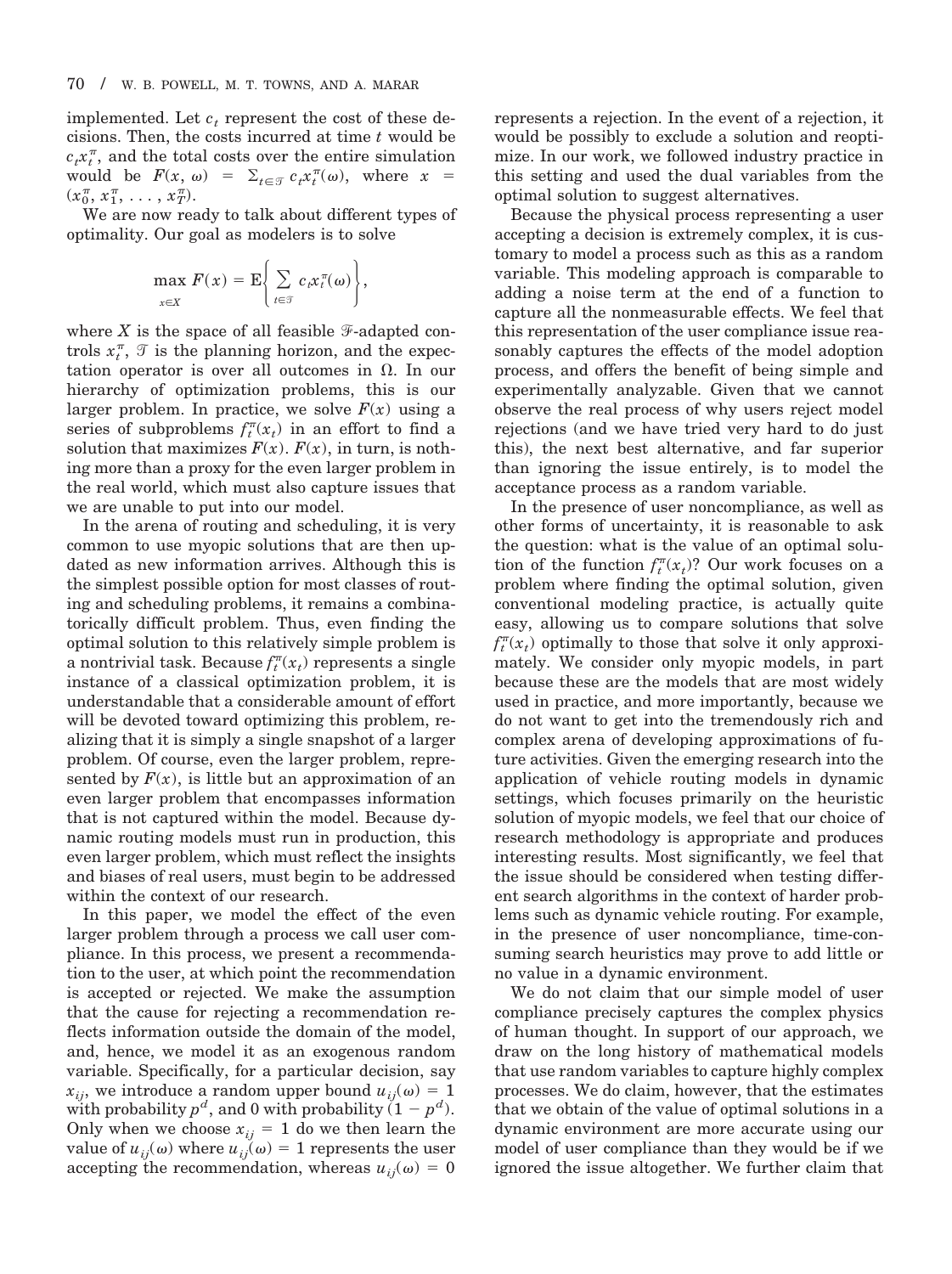

**Fig. 1.** A simplified spatial assignment network.

an algorithm that provides a better solution to our model of user compliance is likely to be a more robust algorithm that will provide better results in practice.

#### **2. THE DYNAMIC ASSIGNMENT PROBLEM IN TRUCKLOAD OPERATIONS**

WE FIRST PRESENT an introduction to the dynamic assignment problem and its relationship to truckload motor fleet management (see Schrijver, 1993 and Powell, 1996 for a much more complete discussion). The dynamic assignment problem involves the allocation of resources to perform tasks over a discrete-time dynamic network. Only some fraction of the relevant tasks in the network is known initially, with additional tasks becoming known in real time as time progresses. This means that the optimal solution for the problem is constantly changing as new information becomes known. The result may be that the viability of a previously optimal solution is reduced significantly in light of new information.

In truckload applications, drivers and loads are spread almost continuously over space. At a point in time, the challenge is to match drivers to loads, as illustrated in Figure 1. The problem is complicated by the fact that there is much more to the problem than simply finding the closest driver to a load. When finding a driver, a planner has to balance deadhead (empty) miles, the availability of the driver (some of the drivers may only be available late in the day), the pickup and delivery windows of the load, where the driver lives and whether the load will get him home on time, the skill and experience of the driver (some shippers require top-rated drivers), whether the driver is a single driver (which can only drive 10 hours at a stretch) or a team (which can drive almost continuously), and other characteristics. In addition, the planner needs to consider the

possibility of loads that will be called in later in the day.

The operations of a truckload carrier are relatively simple in concept. A shipper calls the dispatching office to request the pickup of a load at a specific location within a specific time window. This time window may begin on the day of the call-in or it may begin some time in the future. The load must be delivered to a specified location within a specific time window. Other relevant information, such as special driver and trailer requirements, is also supplied by the shipper.

The dispatching situation for a major truckload carrier generally involves multiple human dispatchers each working within a specified geographic region. In the absence of decision support systems, assignment decisions are made more or less independently of the actions of other dispatchers. Such a pattern of multiple dispatchers acting this way in relative isolation from one another tends to produce a geographic patchwork of locally greedy optimizations. These local optimizations mostly neglect the effects downstream in space and time of assignments. The result is a solution that is suboptimal from a mathematical standpoint as compared to a solution derived from an optimization decision support system.

# **3. THE LOAD MATCHING OPTIMIZATION MODEL**

THE LOAD MATCHING problem assumes that at a given point in time *t*, we have a set of loads  $\mathcal{L}_t$  and a set of drivers  $\mathcal{D}_t$ , and we need to match drivers to loads. Some of the loads may not be available for pickup until some time in the future (possibly a day or more) and some of the drivers are currently pulling loads, and also will not be available until some point in the future (the driver estimated time of arrival (ETA)).

For each potential assignment of a driver  $d \in \mathcal{D}_t$ to a load  $l \in \mathcal{L}_t$  we can assign a cost  $c_{dlt}^a$  (this cost will change with time). In addition, we must consider the cost of refusing to service a load, and the cost of holding a driver idle. The problem here is to decide which drivers to assign to which loads to minimize the total costs (maximize total profits) throughout the network. An example of the driver assignment problem (using only assignment costs) is shown in Figure 2.

Loads are characterized by a) an origin and destination, b) a pickup time window and a delivery time window, and c) a vector of attributes, which might include such items as type of driver required and load priority. Drivers are characterized by a) a location at time of availability, b) a time of availabil-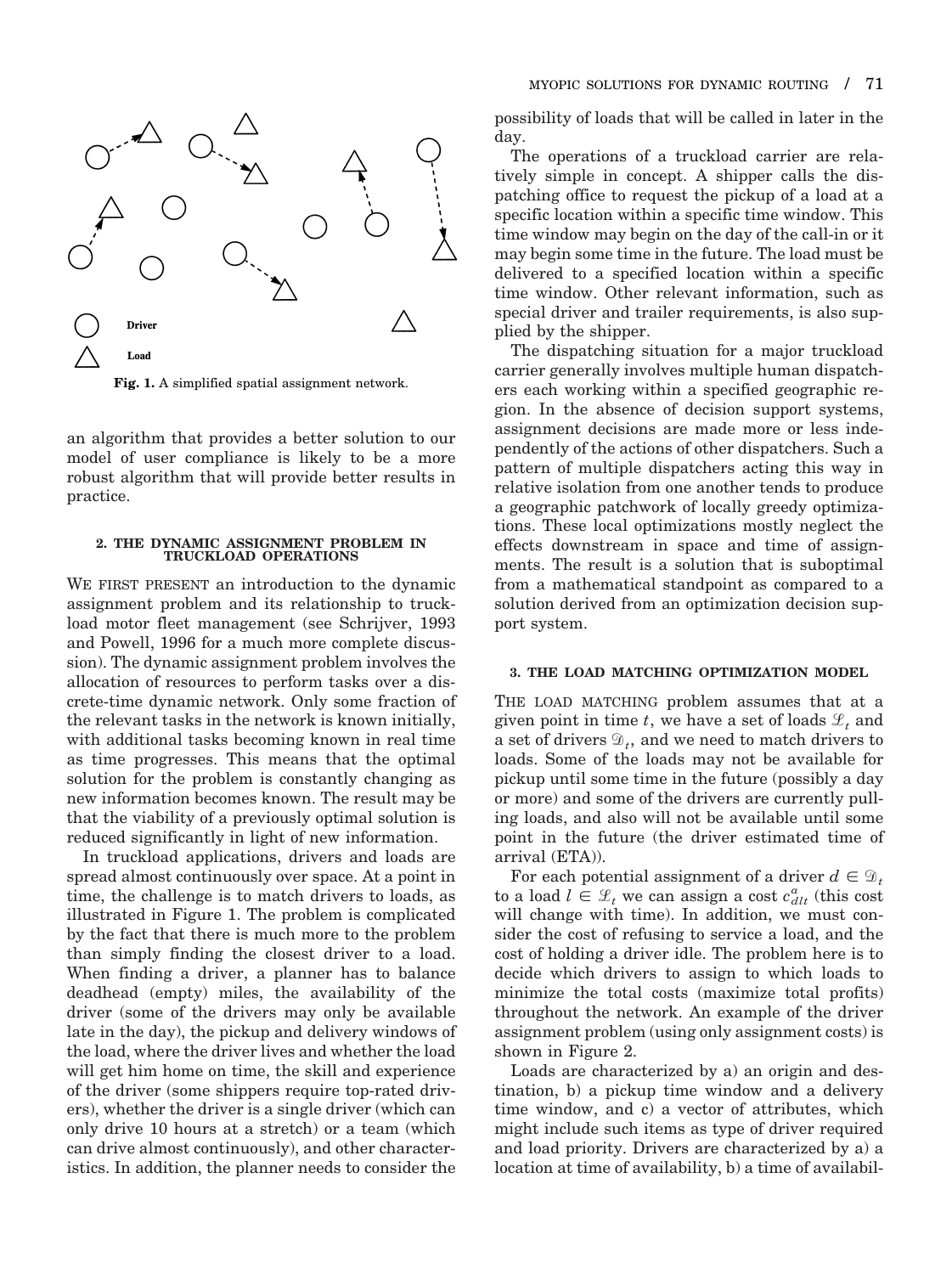

**Fig. 2.** A simple driver assignment problem. The  $c_{dlt}$  on selected arcs represent the arc cost for the assignment of driver *d* to load *l* at time *t*.

ity, which may be in the future (if the driver is currently assigned to a load) or the past (if the driver is waiting for assignment), and c) a vector of attributes including special information like time spent on duty, experience level, and home domicile.

We can formulate this assignment problem as a simple static assignment model as follows.

- $\mathcal{L}_t$  =the set of all loads known to the system at time *t*
- $\mathcal{D}_t$  = the set of all drivers in the network at time *t*
- $c_{dlt}^{a}$  = the cost of assigning driver *d* to load *l* at time *t*
- $c_{lt}^r$  = the cost of not assigning any drivers to load *l* at time *t* (the refusal cost)
- $c_{dt}^{h}$  = the cost of not assigning driver *d* to any load at time *t* (the holding cost).

Our decision variables are

$$
x_{dlt}^{a} = \begin{cases} 1 & \text{if } \text{ driver } d \text{ is assigned to cover} \\ 0 & \text{otherwise,} \end{cases}
$$

$$
y_{lt} = \left\{ \begin{array}{ll} 1 & \text{if } \text{load } l \text{ is refused at time } t \\ 0 & \text{otherwise,} \end{array} \right.
$$

 $x_{dt}^{h} = \left\{ \begin{array}{ll} 1 & \text{if} \quad \text{driver $d$ is not assigned to any load} \ 0 & \text{otherwise.} \end{array} \right.$ 

The objective function is then given by, for a given point in time *t*,

$$
\min_{x^a, x^h, y} f_t(x_t) = \left( \sum_{d \in \mathcal{D}_t} \sum_{l \in \mathcal{L}_t} c_{dlt}^a x_{dlt}^a + \sum_{d \in \mathcal{D}_t} c_{dt}^h x_{dt}^h + \sum_{l \in \mathcal{L}} c_{lt}^r y_{lt} \right) \tag{1}
$$

subject to

$$
\sum_{d \in \mathcal{D}_t} x_{dlt}^a + y_{lt} = 1 \quad l \in \mathcal{L}_t \tag{2}
$$

$$
\sum_{l \in \mathcal{L}_t} x_{dlt}^a + x_{dt}^h = 1 \quad d \in \mathcal{D}_t \tag{3}
$$

$$
x_{\text{dlt}}^a, y_{\text{lt}}, x_{\text{dt}}^h \ge 0 \quad l \in \mathcal{L}, \quad d \in \mathcal{D}_t.
$$

We let  $\nu_l$  be the dual variable for Eq. 2 and  $\nu_d$  be the dual variable for Eq. 3. Note that  $f_t(x_t)$  represents the costs that would be incurred at time  $t$  if  $x_t$  were chosen. This function is purely greedy and makes no effort to incorporate factors that might improve the selection of  $x_t$  to find solutions that would produce higher values for the multistage problem. In Section 1, the notation  $f_t^{\pi}(x_t)$  refers to a function that incorporates not only the immediate effect of a solution (represented by  $f_t(x_t)$  above) but any other adjustments that might be included to produce better longrun solutions. In the remainder of this paper, we use only  $f_t(x_t)$  because we are considering only solutions of myopic models.

The optimal solution of Eq. 1 can be found by solving a simple assignment problem as depicted in Figure 2. In more complex problems, such as those that involve routing a driver through a sequence of points (for example, if the loads are short, or if there is in-vehicle consolidation), we may have to resort to heuristic solutions. In a dynamic setting, it is reasonable to consider the use of suboptimal or even greedy solutions. For this reason, we let  $\Pi$  be the class of algorithmic strategies (or policies), and let  $x_t^{\pi}$ ,  $\pi \in \Pi$  be the solution obtained using policy  $\pi$ .

The cost function  $c_{dlt}^a$  for a truckload motor carrier has to capture a number of performance measures. A successful carrier must minimize empty miles, maximize on-time service for loads, maintain a high level of driver satisfaction, and maximize equipment productivity. In the truckload arena, where drivers often spend several weeks away from home, driver satisfaction is measured by our ability to get drivers back to their home by a certain time. Other issues include whether a driver has the right training to handle the needs of a particular load; whether his truck is too heavy to handle a particular load; and whether he is considered sufficiently reliable to meet the needs of an account.

We denote all these factors using a multidimensional cost function that is then collapsed into a single utility function. Suppressing the time param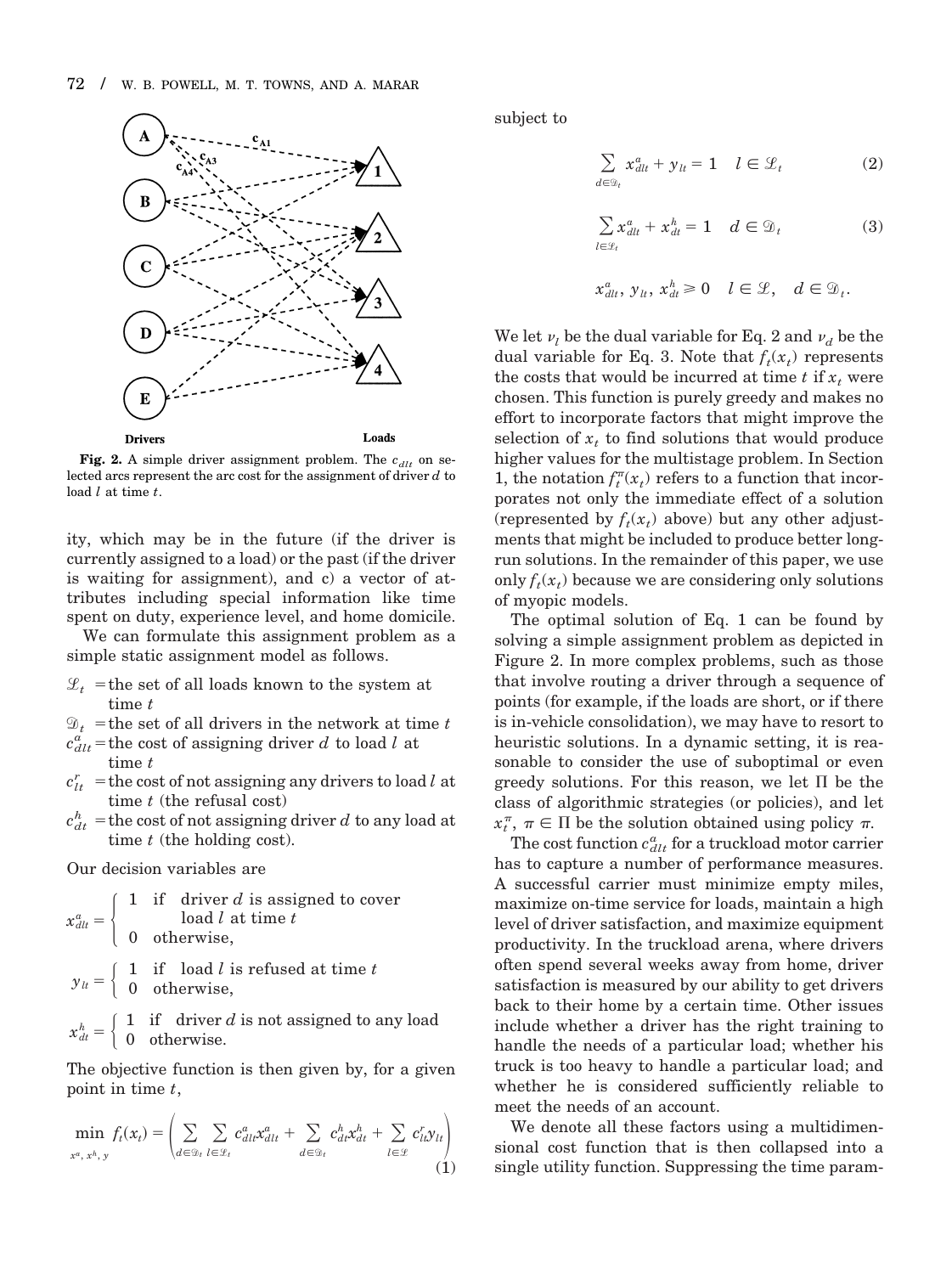eter *t*, we may define

| M. | $=$ set of cost factors to be considered in |
|----|---------------------------------------------|
|    | the assignment of a driver (such as         |
|    | empty miles, on-time service, and so        |
|    | on)                                         |

- **a**<sub>*d*</sub>  $=$  vector of attributes of driver *d*
- **= vector of attributes of load** *l*
- $r_l$  = revenue, or reward from picking up a load
- $\rho$  = vector of parameters that are used to translate a performance measure (such as arriving late to pick up a load) into a cost.
- $c<sup>a</sup><sub>mt</sub>(**a**<sub>d</sub>, **b**<sub>l</sub>, \rho) = \text{cost of factor } m \in \mathcal{M}$  of assigning a driver with attribute vector.  $a_d$  to a load with attributes  $\mathbf{b}_l$  at time  $t$ , given utility parameter vector  $\rho$

The net total contribution of assigning driver *d* to load *l* at time *t* can now be expressed as

$$
c_{dlt}^a(\rho) = r_l - \sum_{m \in \mathcal{M}} c_{mt}^a(\mathbf{a}_d, \mathbf{b}_l, \rho).
$$
 (4)

In this paper, we are using the cost function that is in production at a major motor carrier. The parameters have been carefully chosen to reflect what the carrier believes is an accurate measure of the factors that impact the performance of the behavior. Thus, when we translate a late pickup into a \$50 cost, we treat this as a real cost, comparable to incurring \$50 in transportation costs.

#### **4. GLOBAL VERSUS LOCAL OPTIMIZATION OF THE SUBPROBLEM**

THE EASE WITH WHICH the driver assignment model can be solved has spawned a cottage industry of software vendors who supply models of this sort to the truckload industry. A major selling point was the ability to perform global optimization in an industry where the driver assignment problem was solved manually, using methods that tended to produce locally good solutions. Researchers are actively developing similar globally optimal solutions for other problem classes in vehicle routing and scheduling (see Desrosiers et al., 1995 and FISHER, 1995 for recent surveys of the field). Of course, the value of a globally optimal solution depends, as always, on the quality of the data. These references all refer to global optimization in the context of providing a mathematically optimal solution to an individual subproblem  $f_t(x_t)$ . For the remainder of this paper, all references to global optimization refer to our ability to find the optimal solution to  $f_t(x_t)$  as opposed to a heuristic or suboptimal solution (as might be used in harder problems such as vehicle routing).

Real-time problems offer a special challenge to the optimization community because it is difficult to get quality data in a timely way. For example, humans possess a certain amount of "head knowledge," which is information that they have acquired by telephone, conversations, visual inspection, and experience that is not in the computer. In addition, there is information that no one knows. The most significant form of uncertain information is the demands of the customers, but we would also include weather delays, breakdowns, and failure of drivers to perform a given task.

We believe these factors are fundamental to any application. The result is that the recommendations made by a model are not always implemented. We refer to this effect as user noncompliance, which measures the degree to which users actually implement the recommendations of a model. User noncompliance often reflects information the user has that the system does not. The presence of user noncompliance implies that globally optimal solutions are, in fact, not optimal at all. Humans reflect this property intuitively by making decisions that are good in a local sense (both spatial and temporal) but which may not, in theory, properly take into account their impact on other parts of the system (in space or time). For this reason, software developers have argued that global optimization models can outperform humans, overcoming the limitations humans have in dealing with large problems.

We can quickly illustrate the impact of uncertain data on solution quality using a simple illustration shown in Figure 3. Here, we show driver A covering load 1, driver B covering load 2, and driver C covering load 3. Driver C would prefer to cover load 1, but if this were done, driver A would not have very attractive options. A few minutes later, a new load is called in that is better for driver A, allowing driver C to switch to load 1 after all. At this point, we learn that driver B would rather cover load 3 instead of load 2.

Given the same example, it would not be uncommon for a human to assign driver C to load 1 and driver B to load 3, leaving both driver A and load 2 unassigned. Because we assumed that driver A did not really have any attractive assignments, the planner might keep driver A unassigned while hoping for something better. This would be an instance of using a greedy solution now to achieve an overall better solution later.

In practice, humans making decisions on an operational basis spend relatively little time trying to find the best solution for a given situation. Instead,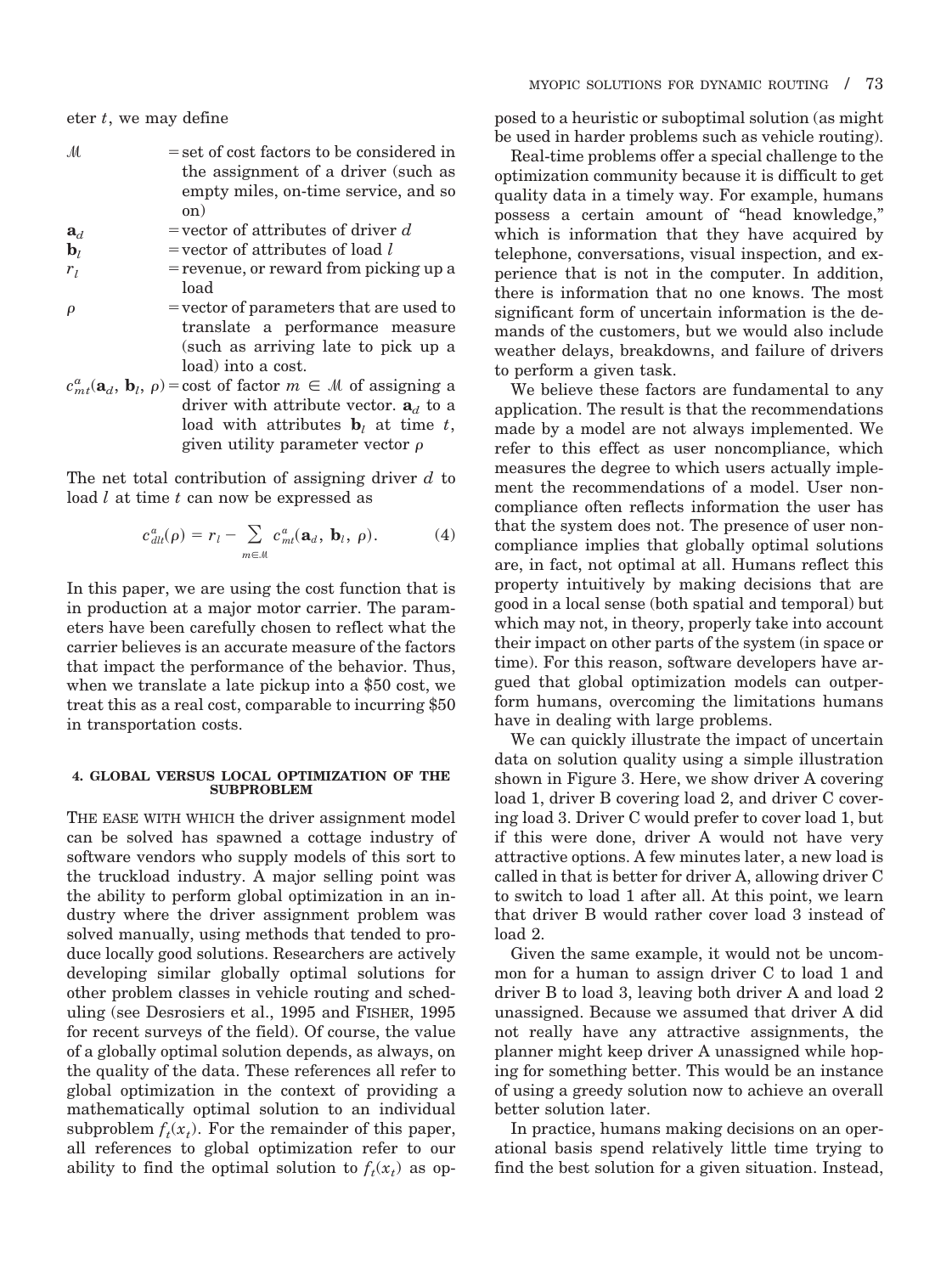

**Fig. 3.** Revised optimal assignment in light of new service demand information.

they spend most of their time simply verifying that the data they are looking at is, in fact, correct. Given the inherent uncertainty in the data (which may have nothing to do with forecasts of future customer activities), it is perhaps not surprising that they limit their searches for good solutions to small, verifiable subsets of data. Below, we show that such a strategy can actually outperform a globally optimal solution.

#### **5. SIMULATOR ARCHITECTURE AND DEVELOPMENT**

WE HAVE DEVELOPED a specialized simulator architecture to test hypotheses regarding the behavior of different dispatching strategies in a dynamic environment. A primary goal of our architecture was to take advantage of a production load-matching system that has been developed and implemented for a large truckload motor carrier. For this reason, we adopted a modular architecture consisting of three components: a network optimization module, a fleet simulator/dispatcher module, and a demand-generator module. The interaction between these three modules is represented graphically in Figure 4. Each of the three modules runs independently, coordinated through the use of a common clock object (just as a real system would operate). Of course, the simulation runs at a rate faster than real time.

The simulator architecture allows a wide variety of dispatching situations to be simulated. When the



**Fig. 4.** The multimodular fleet simulation system. The diagram shows the main modules and communication pathways between them.

dispatcher determines that a driver or load needs to be matched, it sends a query to the optimizer asking for information about possible assignments. The optimizer, in simulated real time, sends over a small file containing a number of possible loads that a driver may be assigned to, along with the full set of costs and duals. Depending on parameter settings, the dispatcher may implement exactly what the optimizer recommends, or we may allow it to make other choices.

As the simulation progresses, two types of events can occur: drivers become available for assignment to available loads, and new loads come into the network for assignment. A schematic of the driver assignment-availability process is shown in Figure 5. The letter labels in the diagram refer to the various modules used at each step in this process. As a driver becomes available (in simulation time) for assignment, the simulator module (A) requests from the optimization module (B) driver–load arc-costing information for all loads with which the driver can be feasibly paired. This costing information is of the type required for the costing functions described in Section 3 and includes travel distances, availability times, and load characteristics. In addition, the most recent set of dual variables from the network algorithm is supplied from which the arc reduced costs may be calculated. The optimizer also supplies the flow on each arc, because more than one arc may have zero reduced cost (in such an event, the simulator will always choose the arc to which the optimizer assigned flow). From this information, a dispatching function inside the simulator module (C) makes a driver–load assignment decision (which may include no assignment at all), and updates all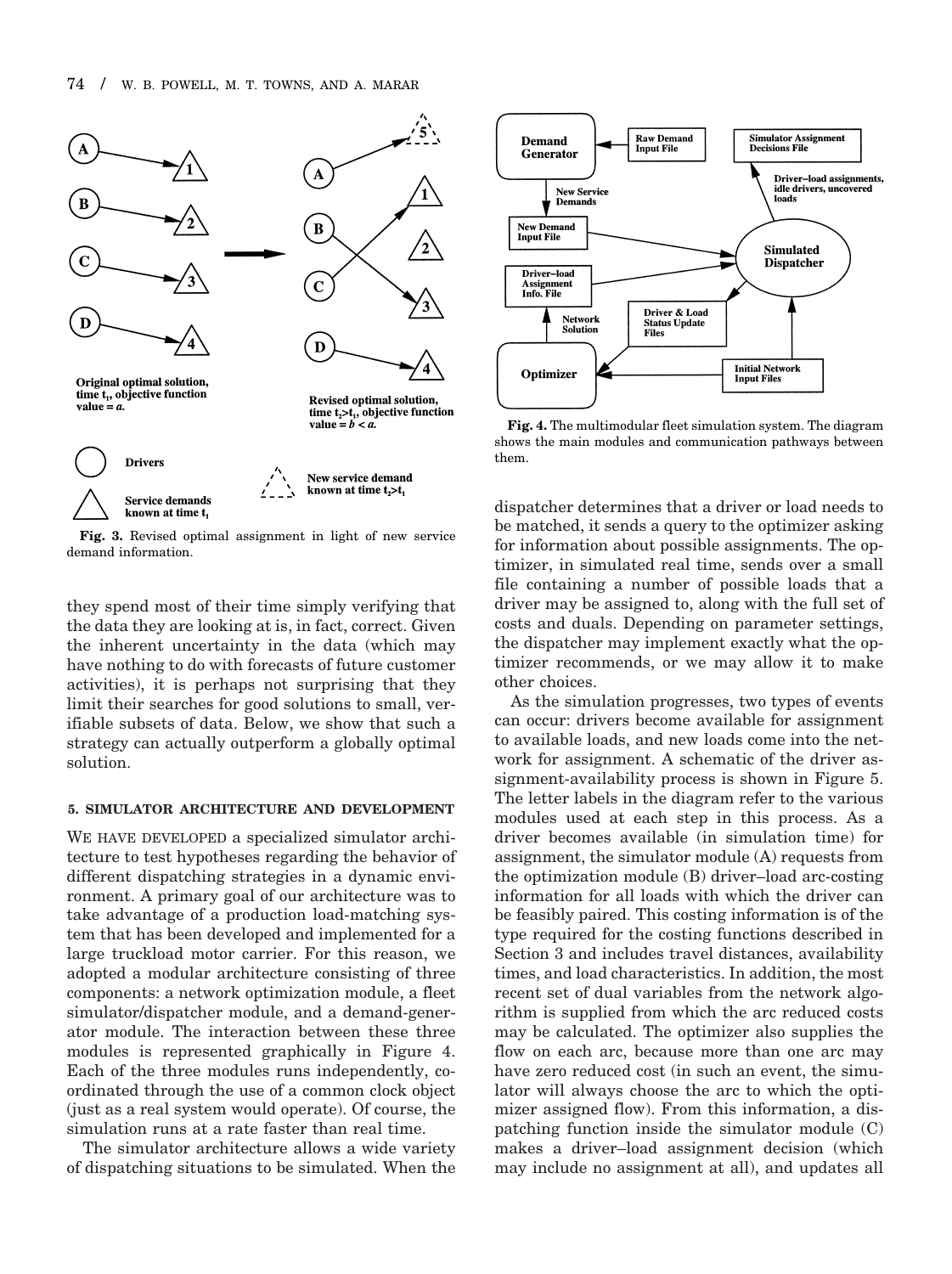

**Fig. 5.** Sequence of multimodular simulator actions occurring when a driver becomes available for assignment.

relevant driver, equipment, and load information, such as future driver time of availability, and load availability status. The assignment selection, information regarding any currently uncovered (rejected) loads, and any other desired information is then written to a log file for later analysis by the user (D). Driver and load status update information are written to flat files for input by the optimizer module (E), which then supplies a reoptimization of the network.

This driver assignment process is completely general in that it can be used with any optimization algorithm, or even with no algorithm at all, so long as the appropriate cost and assignment information is given to the simulator module. The assignment decision-making logic is also quite flexible in that the user can specify exactly how and what costing information is to be used. This, for example, allows the user to specify that the simulated dispatcher exactly implement the solution of the optimization algorithm being used and then compare the resulting solution to that obtained by using some arbitrarily defined costing function. Such a function might be used to represent a human dispatcher's internal utility function.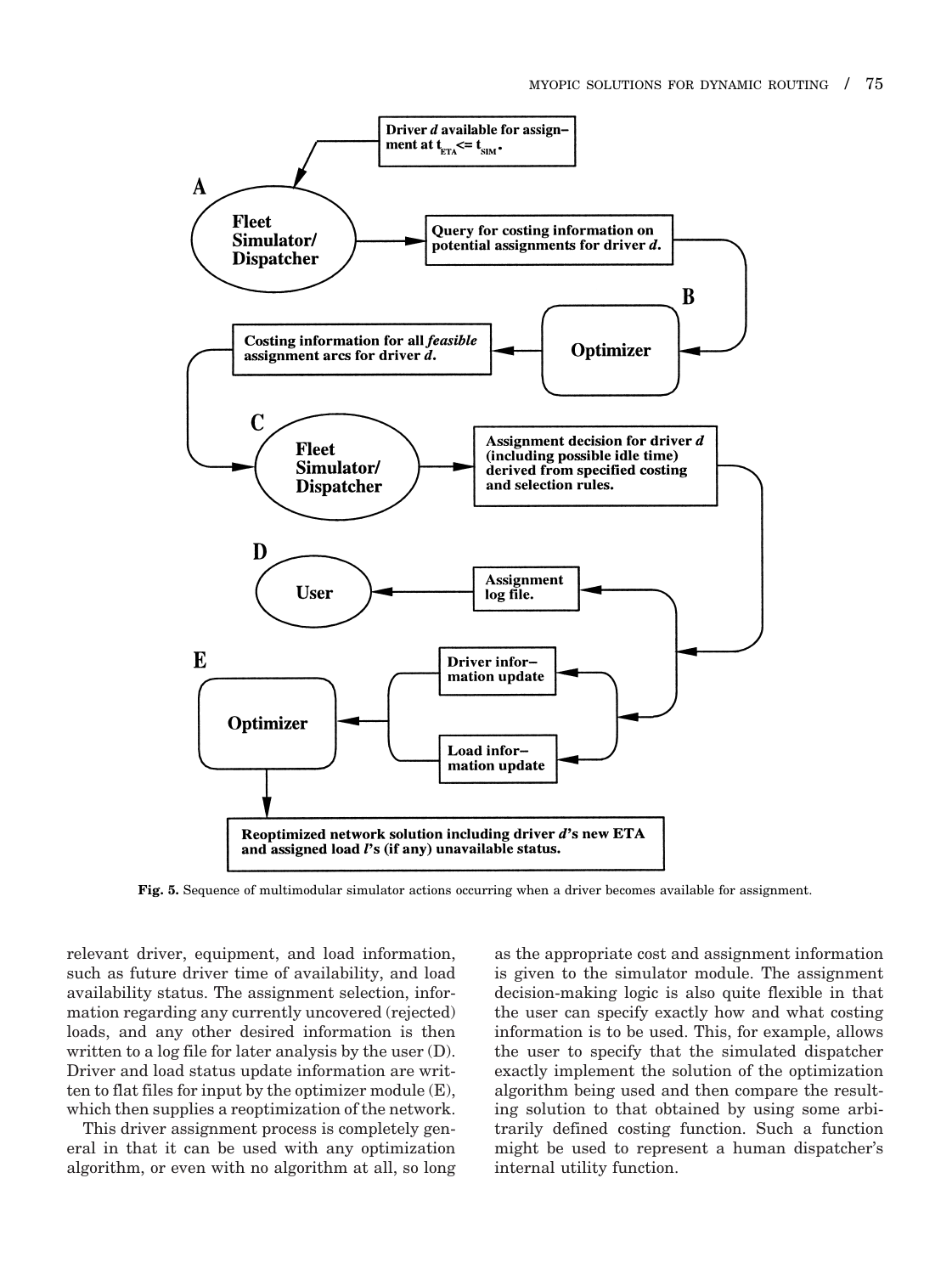# **6. SIMULATOR MODULES AND PROCEDURES**

IN THIS SECTION, we describe some relevant details specific to the three modules that comprise the fleet simulation architecture: the optimizer, the simulator module (or interchangeably, the fleet simulator/ dispatcher module), and the demand generator. We also discuss the use of the dispatcher selection probability parameter,  $p^d$ , and the implementation of random travel times in the simulation architecture.

# **6.1 Optimizer**

The driver assignment optimizer consists of a network generator and a network simplex code for solving the matching problem. The code is a production dispatch system that is in use at several carriers. The cost functions that determine the penalties for violated delivery windows or for not returning a driver to his home on time are the same costs that are used in production. For this reason, we have treated these costs as real costs, because they have been chosen to accurately capture the tradeoff between meeting these goals and running additional empty miles (which is a hard, well-defined cost).

# **6.2 Demand Generator**

The demand generator uses an actual historical demand file, from which it draws a random sample. As the simulation progresses, each load is read in, and a random number is drawn to determine whether it is to be included in this run. If it is, then the generator waits until it is the right time, comparing the actual call-in time of the load to the simulated wall-clock time. When it is the right time, the generator sends the load over to the dispatch simulator.

The use of a real dataset means that we have an accurate picture of actual call-in processes, and real data for the attributes of the loads, including pickup and delivery windows. By using only a sample of these loads, we were able to run repeated simulations using different random number seeds, allowing us to obtain repeated observations of a particular optimization process. In our work, we used a 30% sample of the load, reflecting the fact that our fleet size was approximately 30% of the size of the actual fleet used by the carrier. When we run repeated simulations with the same set of parameters, then we are simply choosing different samples of loads.

#### **6.3 Fleet Simulator/Dispatcher**

The simulator module performs two main functions. The first is the actual simulation of a truckload fleet, and the second is the simulation of a human dispatching operation. The main steps in

these functions are presented in Figure 6. The following notation is used in this figure.

- $t_{\text{st}}$  = the simulated start time (in seconds) of the simulation run
- $t_{end}$  = the simulated end time (in seconds) of the simulation run
- $t_{\text{cur}}$  = the simulated current time (in seconds) of the simulation run
- $d = a$  given driver
- $\mathfrak{D}_t$  = the set of all drivers in the network at time *t*
- $\mathcal{D}_{t}^{\alpha}$  =the set of all drivers available for assignment at time  $t$ ,  $(\mathcal{D}_t^a \subset \mathcal{D}_t)$ .

The costing of potential assignments described in this figure is done using a modified reduced cost formula. This formula uses a dual variable discounting factor to vary the degree of dual variable utilization in assignment decisions. The formula used is as follows:

$$
\bar{c}_{\text{dlt}}(\alpha) = c_{\text{dlt}} + \alpha (\nu_{\text{lt}} - \nu_{\text{dt}}), \qquad (5)
$$

where

- $\bar{c}_{dlt}(\alpha)$  = the adjusted reduced cost for assigning driver *d* to load *l* at time *t*
- $c_{d1t}$  = the arc cost for assigning driver *d* to load *l* at time *t*
- $v_{dt}$  = the dual variable for the node for driver *d* at time *t*
- $v_{lt}$  = the dual variable for the node for load *l* at time *t*
- $\alpha$  $t =$  the dual variable discount factor.

Potential assignments for a given driver are ranked for selection purposes from lowest to highest cost using  $\bar{c}_{dlt}(\alpha)$ . For full global optimization, we set  $\alpha =$ 1.0, which gives us the equivalent network simplex reduced cost. For full greedy optimization, we set  $\alpha = 0.0$ , which gives a ranking according to arc costs. Values of  $\alpha$  in the interval  $(0, 1)$  are used to represent intermediate strategies.

## **6.4 The Dispatch Function**

As discussed above, the presence of user noncompliance with the optimization system's recommendations is a major factor in the implementation of optimization decision-support systems. To simulate this process, we define

 $u_{\text{dlt}}(w)$ 

 - *xdlt* 1 at time *t* 1 if the user accepts the recommendation 0 otherwise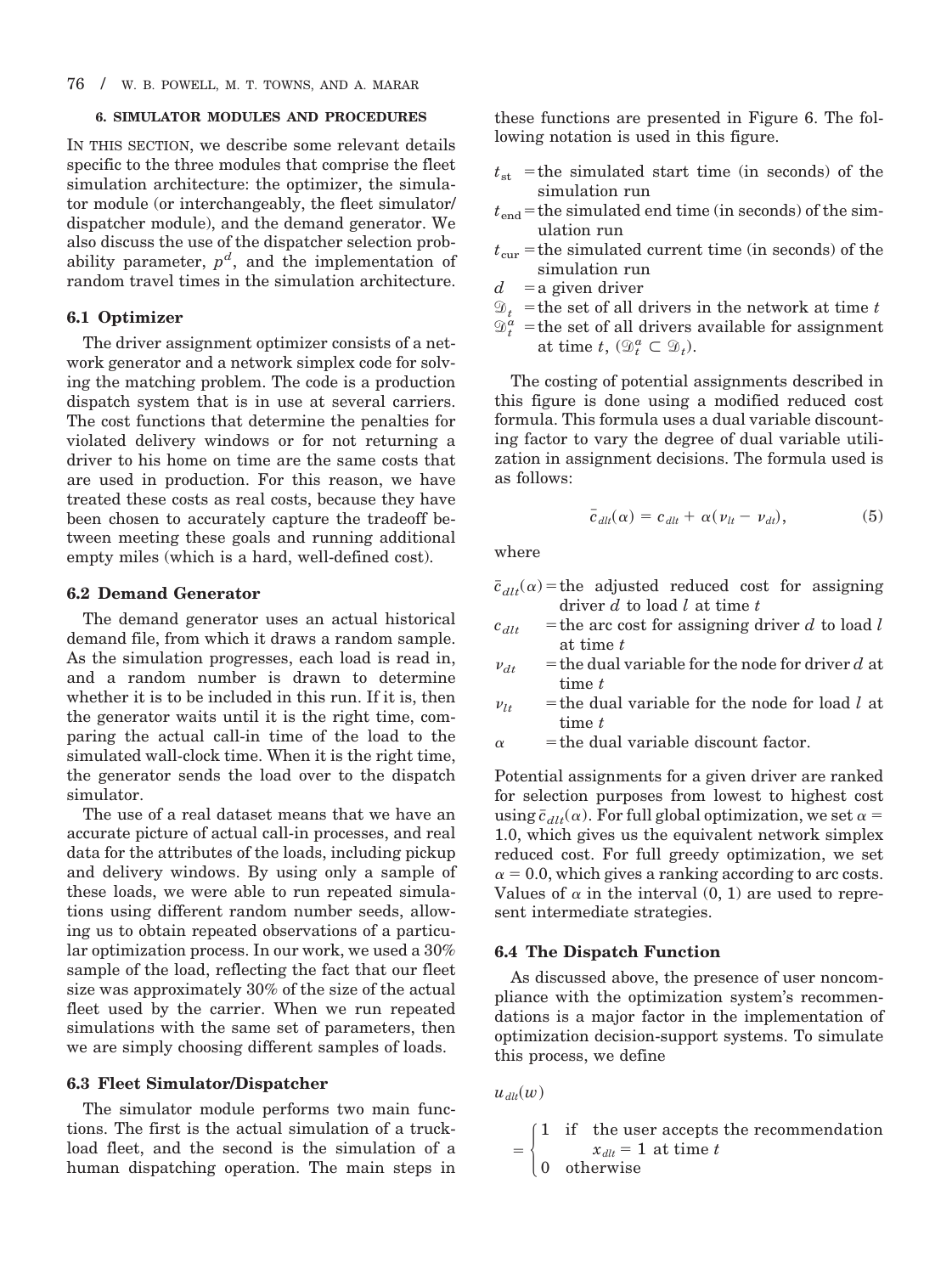Initialization

• Initialize internal clock object, status of each driver and initial set of loads.

Set  $t_{cur} = t_{st}$ 

WHILE  $t_{cur} < t_{end}$ {

Get\_New\_Loads

• Check for new load information flat file from demand generator, and input and process any new load information.

FOR  $\forall d \in \mathcal{D}_t^a$  DO {

Get\_Current\_Available\_Assignments

 $\bullet$  Get the cost information for all feasible load assignments for driver d from the optimizer via flat file swapping.

Make\_Assignment\_Decision

- Calculate the assignment costs for all feasible driver-load pairings for the given driver. Costing possibilities include:
	- Arc cost calculated from optimizer's cost function or some other specified cost function
	- Reduced cost calculated from optimizer's cost function
	- Adjusted reduced cost (modify dual variables with some factor)
- Rank assignments for the driver by cost.
- WHILE (no assignment made and number of considerations less than  $n$ , a user-defined parameter){
	- Take the best remaining cost-wise pairing with user-defined probability  $p^d$ .
	- If no assignment made (with probability  $(1-p^d)$ ), remove the previously considered pairing from consideration.  $\}$
- If no selection has been made, idle the driver for some specified time period.

 $\}$  /\* end of FOR loop \*/

Fleet\_Management

- Updated status of each load is sent to the optimizer.
- Updated status of each driver is sent to the optimizer.
- Assignment information is written to a log file for use by the user.
- $\bullet$  Update  $t_{cur}$

} /\* end of main WHILE loop \*/

**Fig. 6.** Main fleet simulator/dispatcher module procedure.

 $p^d$  = the probability that a dispatcher will

accept a potential driver to load assignment

$$
=P[u_{dl}(w)=1].
$$

For a given realization  $w$ , we can determine which load a driver will be assigned to, allowing us to define the dispatch function for a driver  $d \in \mathcal{D}_t$  by

$$
x_{\text{dlt}}^{\pi}(\alpha, w) = \begin{cases} 1 & \text{if } l = \operatorname{argmin} \{\bar{c}_{\text{dlt}}(\alpha) | u_{\text{dlt}}(w) = 1\} \\ 0 & \text{otherwise.} \end{cases} \tag{6}
$$

Equation 6, then, defines a class of dispatch functions parameterized by  $\alpha$ . If  $\alpha = 1$ , then we obtain the optimal solution of  $f_t$ ; if  $\alpha = 0$ , then we obtain a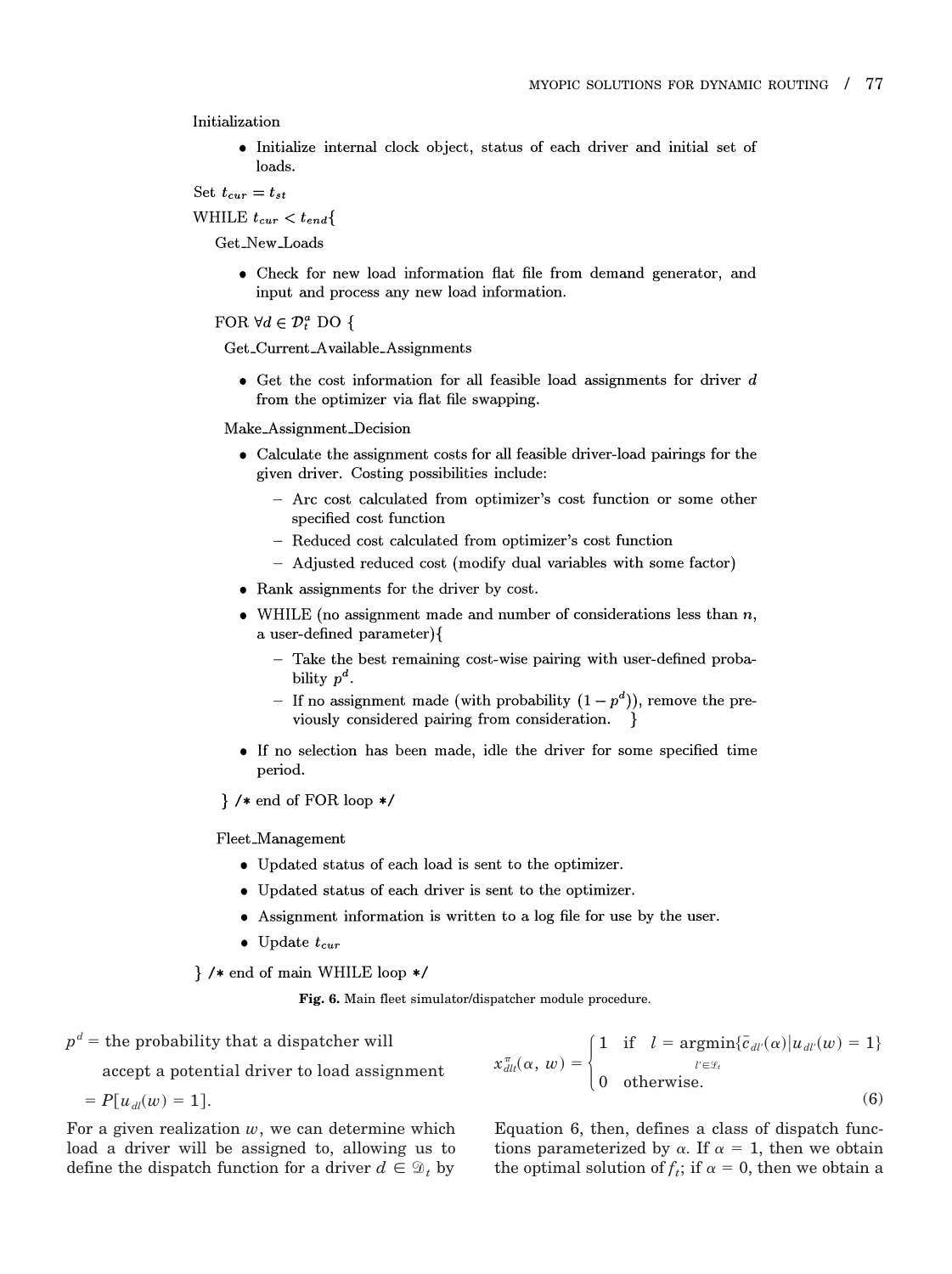greedy solution.  $0 < \alpha < 1$  produces a range of intermediate solutions. Of course, many other types of decision functions are also possible. For example, we could use a stable marriage algorithm (see, for example, GUSFIELD and IRVING, 1989) or a local search heuristic. Our function provides an elegant knob that takes us smoothly from greedy local solutions to optimal solutions.

For example, the first assignment will be selected by the simulated dispatcher function with probability  $p^d$  and rejected with probability  $(1 - p^{\tilde{d}})$ . If it is rejected, the second-best assignment will then be selected with probability  $p^d$  and rejected with probability  $(1 - p^d)$ . This process continues until either an assignment selection is made, or the number of possible assignments rejected equals a specified user parameter *n*. Should *n* potential loads be rejected (with probability  $(1 - p^d)^n$ ), the given driver is assigned to remain idle for a specified time period,  $t<sub>idle</sub>$ . For our experiments, we set  $n = 5$  and  $t<sub>idle</sub> = 60$ minutes of simulation time.

A problem that exists when using this logic is the potential for the selection of excessively expensive assignment arcs that would never actually be selected by a real human dispatcher. For example, when using a value of  $p^d = 0.4$ , the chance of selecting the fourth-best cost-wise assignment is about 9%, and the fifth-best is about 5%. Because, in reality, there are often not five realistic assignment arcs for a given driver, these low-ranked arcs may have very large arc costs and should be considered infeasible from a common-sense standpoint. The inclusion of even a small number of such arcs in the simulated dispatcher's solution can skew objective function values in an unrealistic fashion. To prevent selection of such arcs, a cost cap of \$500 was placed on arcs considered feasible for assignment.

# **6.5 Objective Function**

We may now define the total net contribution (or profit) incurred from running a simulation as

$$
F(\alpha, p^d, \rho) = E^{p^d} \Bigg\{ \sum_{t=t_{\rm st}}^{\rm tend} \sum_{d \in \mathcal{D}_t^a} \sum_{l \in \mathcal{L}_t} -c_{\text{dlt}}(\rho) x_{\text{dlt}}^{\pi}(\alpha, w) \Bigg\},\tag{7}
$$

where we choose now to maximize profits over a simulation (instead of minimizing costs at a given point in time). The expectation is over all random events, including the likelihood of user acceptance, given by the parameter  $p^d$  (hence the explicit representation of  $p^d$  in the expectation). We approximate the expectation by running several simulations using different random number seeds. Each run of the

simulation is a function of  $\alpha$  and  $p^d$ . In addition, our simulations considered variations of other problem characteristics, notably the presence of randomness in travel times and the dynamics of the process by which customer demands become known to the system.

# **6.6 Random Travel Times**

In transportation applications, one of the most important sources of noise arises in travel times. In the load matching problem, travel times are important because they impact our ability to estimate when a driver will become available in the future, and whether this driver could be assigned to a load with a pickup window. To analyze the impact of errors in travel times, we first define

- $d_{\text{od}}$  = the distance in miles from load origin to destination
- $t_{\text{eta}}$  = the expected travel time in hours  $=60d_{\text{od}}/r$

 $r =$  the average rate of speed (typically 40 mph).

We calculate a realization of an actual travel using

$$
t_{\text{actual}} = U(t_{\text{min}}, t_{\text{max}})
$$

 $t =$  the real travel time in hours,

where  $U(a, b)$  is a random variable uniformly distributed over the interval [*a*, *b*]. The bounds of our distribution are determined using

 $t_{\min}$  = the minimum possible travel time,

$$
= t_{\text{eta}} - \beta w_s \sqrt{t_{\text{eta}}}
$$

 $t_{\text{max}}$  = the maximum possible travel time,

$$
= t_{\text{eta}} + \beta w_e \sqrt{t_{\text{eta}}},
$$

where

- $w_s$  = the number of standard errors ( $\sqrt{t_{eta}}$ ) prior to the expected time to include in the random variable window,
- $w_e$  = the number of standard errors ( $\sqrt{t_{\text{eta}}}$ ) after the expected time to include in the random variable window,
- $\beta$  = noise intensity parameter ranging from 0.0 to 1.0. If  $\beta = 0$ , then there is no noise and we have deterministic travel times.

During the simulated dispatcher's costing of driver– load pairs, real travel times for transit between load origin and destination are obtained by the above formulation and stored in the simulator module's data structures. When the simulator module selects a pairing for assignment, it sends an updated ETA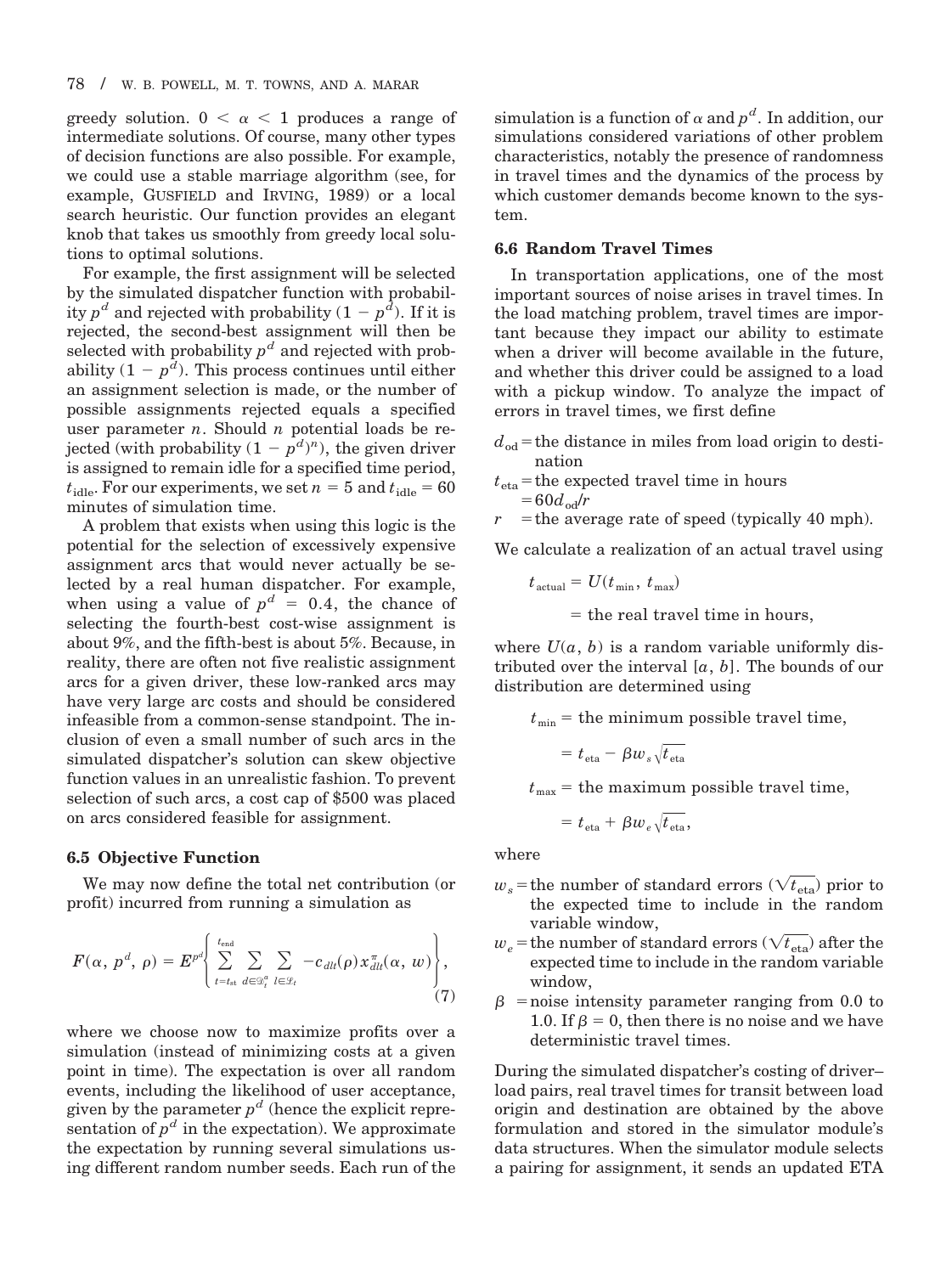for the driver to the optimizer using  $t_{eta}$ . Thus, the optimizer is planning future assignments using  $t_{\text{eta}}$ , whereas the simulator maintains the actual arrival time  $t_{\text{actual}}$ .

In the event that  $t_{\text{actual}} < t_{\text{eta}}$ , the driver will arrive at the load destination and become available for a new assignment earlier than expected. At this time, the simulated dispatcher queries the optimizer module to obtain costing information for feasible loads for the given driver. This costing information will be based on  $t_{eta}$ . The simulated dispatcher then recosts potential assignment arcs from the optimizer based on the early arrival, and makes an assignment selection using the procedure described in Section 6.3.

Alternatively, if  $t_{\text{actual}} > t_{\text{eta}}$ , the driver will arrive at the load destination and be available for a new assignment later than expected. When the simulation clock reaches and then passes time  $t_{eta}$ , the optimizer continually resets  $t_{eta}$  to be the current time.

Randomness in travel times can have the effect of encouraging greedy solutions. Consider the situation where drivers 1 and 2 are available now, and driver 3 will become available later in the afternoon. Driver 1 is 40 miles away from a load, driver 2 is 90 miles away, and driver 3, when he arrives, would only be 20 miles away. Assume that driver 3's estimated time of arrival is 3 P.M., and the load must be picked up before 5 P.M. A network model would choose driver 3 to cover the load based on cost and service considerations. In this case, we might assign driver 1 to another load. Later, we might discover that the ETA for driver 3 is inaccurate, and that he will be delayed several hours. In this case, we have no choice but to assign driver 2 to the load, at a much higher cost.

## **7. EXPERIMENTAL DESIGN**

OUR PRIMARY INTEREST is in determining the value of optimal (myopic) solutions over local solutions under different sources and degrees of uncertainty. We measure the degree to which a decision is global versus local through the dual discount parameter  $\alpha$ . We consider three sources of randomness: a) randomness in the dynamic arrival of loads to the system; b) randomness in the travel times, captured as errors in our estimates of driver ETA's; and c) randomness in the implementation of recommendations by the user, which we refer to as the user noncompliance problem. With each source of randomness, we focus on finding the value of  $\alpha$  that minimizes the simulation cost function. In the process, we also obtain estimates of the cost of each source of uncertainty.

We measure the value of global over local solutions through the dual utilization factor  $\alpha$ . Thus, our experiments will focus on determining the optimal value of  $\alpha$  under different degrees and sources of randomness.

The experimental data used for our runs was obtained from a major truckload motor carrier. A simulated fleet consisting of 400 drivers was constructed by randomly picking from a data set consisting of the carrier's full staff of about 1500 drivers. An initial set of 100 loads was constructed for input into the system. Subsequent to these initial 100 loads, the demand generator was set to provide approximately 225 loads per day of simulation time. Both the initial and subsequently generated load sets were constructed by sampling from a set of actual historical service demands called into the carrier over a one-week period. Both the driver and load sets were distributed throughout the continental U.S. Each run simulated seven days of actual dispatching, run at a speed of 60 times real time, resulting in a run time of 2.8 hours per run. For each combination of parameter values simulated, with the exception of the advance demand booking experiment discussed in Section 8.1, we conducted five simulation runs. For the advance demand booking experiment, 10 runs were conducted for each parameter value studied. This was done to clearly delineate solution behavior for this special case.

For each run, we statistically estimated a secondorder polynomial relating total simulation profits (given by Eq. 7) to the dual discount factor  $\alpha$ . We retained this second-order specification throughout the analysis.

Our experimental design is based on running simulations with different values of  $\alpha$  and  $p^d$ , along with other sources of randomness, and drawing conclusions regarding the appropriate decision function (as specified by the parameter  $\alpha$  in Eq. 6). Thus, we need to think about what it means to compare values of  $F(\alpha, p^d, \rho)$  in Eq. 7 for different values of  $p^d$ and  $\alpha$ . Three issues need to be discussed. First is the role of the utility parameter vector  $\rho$ , and what it means to optimize over a mixture of soft and hard costs. Second is the issue of comparing model runs for different values of the user acceptance parameter  $p^d$ . Finally, we discuss the important issue of comparing model runs for different values of  $\alpha$ .

The utility vector  $\rho$  controls the relative importance of different dimensions of the cost function. As we discussed above, our costs include both quantifiable transportation costs, and other soft costs related to customer service and driver management.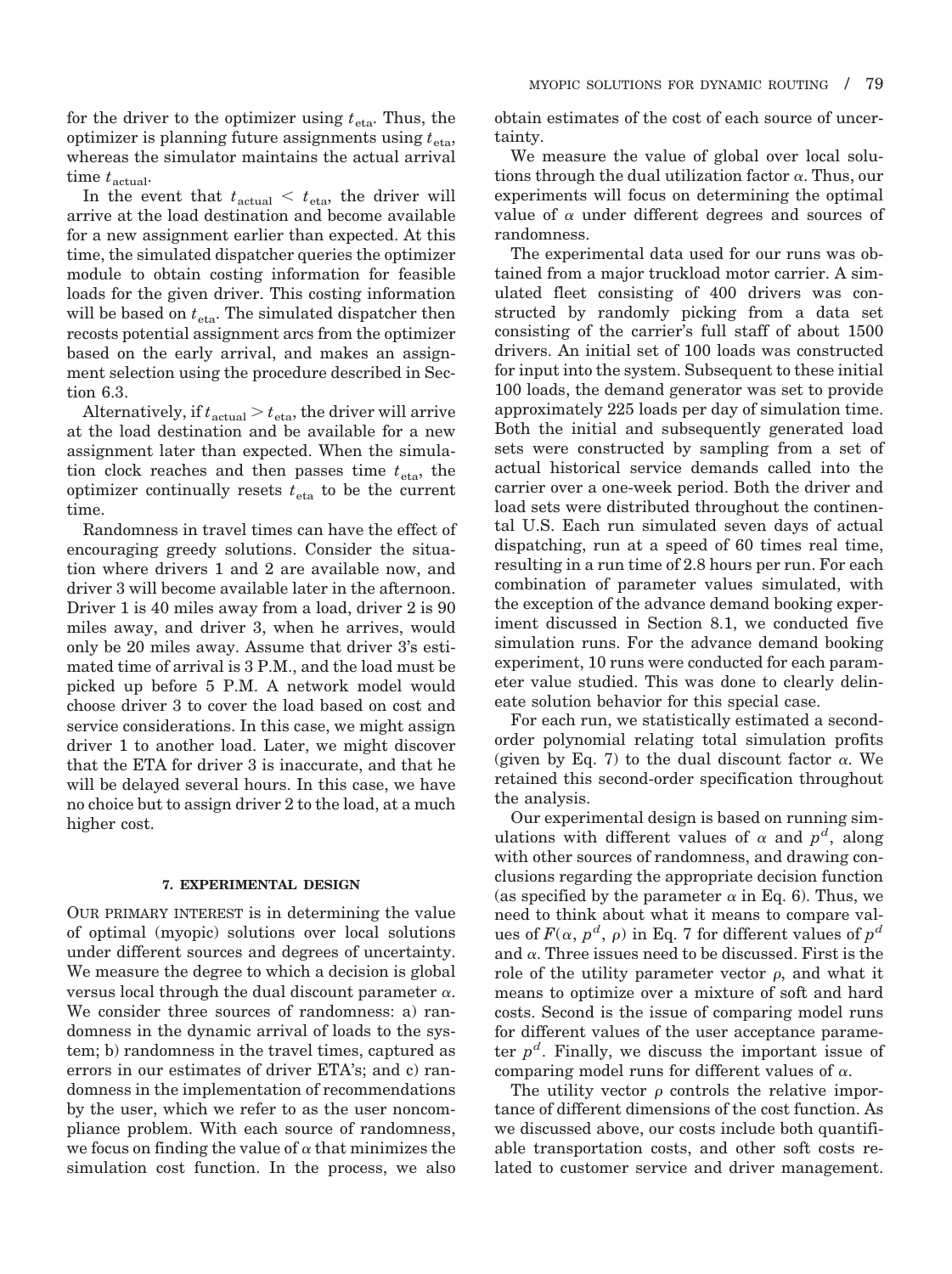

**Fig. 7.** Objective function versus dispatcher dual discount factor with advance demand booking and perfect user compliance  $(p^d = 1.0).$ 

Our research addresses the challenge of finding a decision function  $x^{\pi}$  that maximizes  $F(\alpha, p^d, \rho)$ within the class of decision functions defined by Eq. 6, parameterized by  $\alpha$ . At this point, we take as given the utility function parameterized by the vector  $\rho$ . Thus, a dollar of lateness counts the same as a dollar from traveling empty. In the context of our research, this is the correct way to run the simulation. The choice of the vector  $\rho$  is set by management (in our case, this is the vector running in production at a major motor carrier). It is not our job to question whether we have the correct value of  $\rho$ , which has been chosen to balance the importance of issues such as on-time service and routing drivers through their home with operating costs. Our simulations cover a week of dispatching; tradeoffs of empty miles and service, in contrast, are learned over years of watching customers switch to competitors because of poor service. Our challenge, then, is to maximize  $F(\alpha, p^d, \rho)$  for a given choice of  $\rho$ . For this reason, we have made no effort to run simulations with different values of  $\rho$ .

The second issue concerns comparing model runs

using different values of the user acceptance probability,  $p^d$ . This question raises a very subtle issue with regard to interpreting the objective function  $F(\alpha, p^d, \rho)$ . Although we have a well-defined objective function, the issue of user compliance brings into focus the difference between the objective function we are maximizing, and the one the users are maximizing. Assume that we wanted to compare  $F(\alpha, p_1^d, \rho)$  to  $F(\alpha, p_2^d, \rho)$  where  $p_1^d > p_2^d$ . We might wish to estimate the increase in profits if the user acceptance level increased. In fact, this comparison is not meaningful, and we cannot use our results to estimate the value of higher user compliance. To see  $\text{this, consider a run with } p_1^d = 1 \text{ versus } p_2^d = 0.7. \text{ At}$  $p_1^d = 1$ , we are accepting all the recommendations of the model. In general, these recommendations are the highest profit options and will produce the highest profits over a simulation. If  $p_2^{\overline{d}} = 0.7$ , then we are, in effect, saying that 30% of the time, a topranked recommendation is not acceptable. Thus, the supposedly high profit loads that appear at the top of the list for a driver are, in fact, low profit (measured in terms of our utility function) for reasons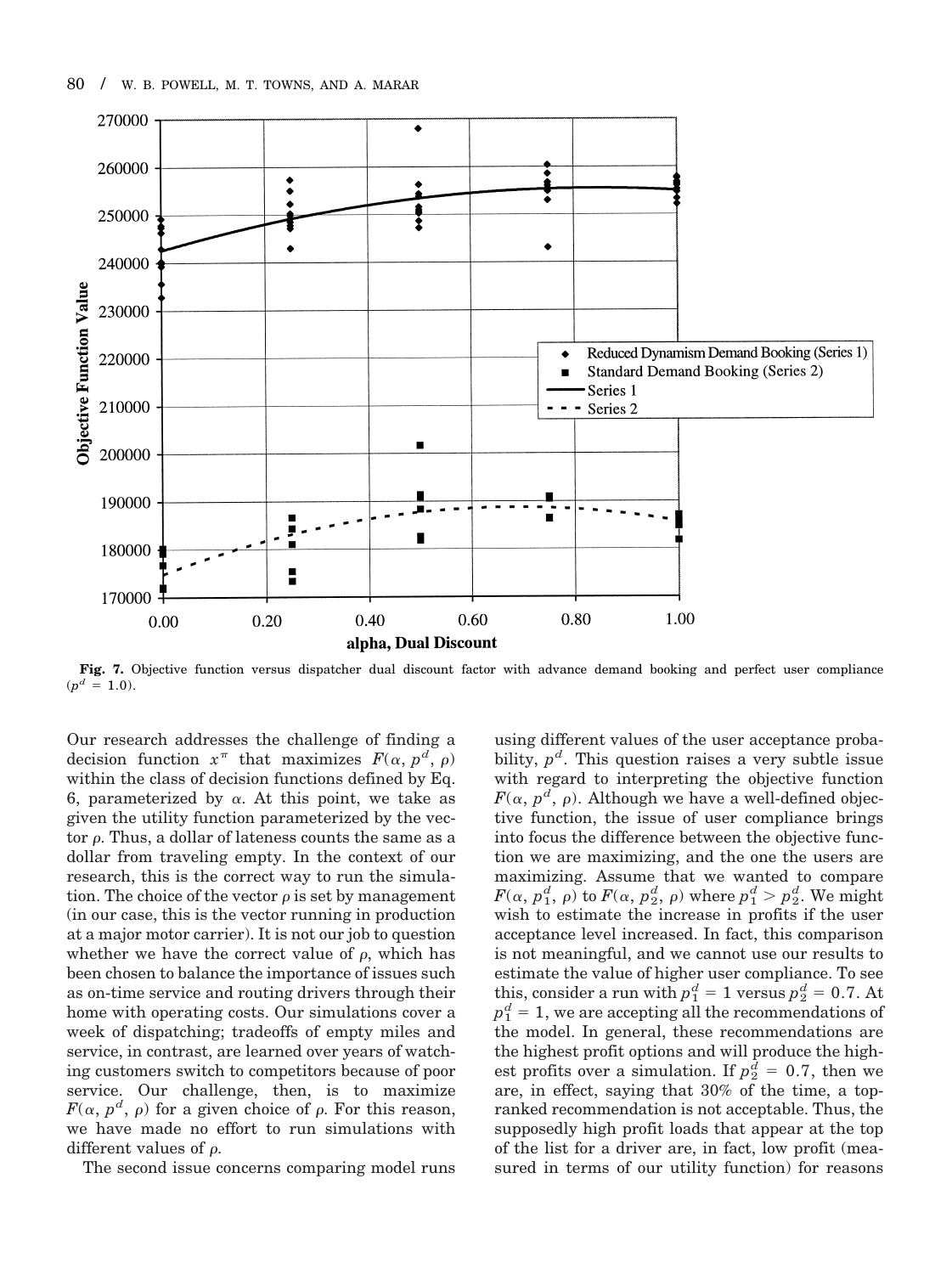

**Fig. 8.** Objective function versus dispatcher dual discount factor, deterministic and stochastic travel times ( $p^d = 1.0$ ).

that are not captured by the model. It would be tempting to use our simulations to estimate the value of always using the model versus only sometimes using the model. We feel that our simulations do not allow us to draw any conclusions along these lines.

Finally, we address the third and most important issue of comparing values of  $F(\alpha, p^d, \rho)$  for different values of  $\alpha$ . Here, we are using the same user acceptance probability  $p^d$ . For a fixed value of  $p^d$  we will, for any given value of  $\alpha$ , be searching, on average, the same distance down any list of loads offered to a driver. As long as  $p^d$  is held fixed, we are capturing the same degree of dissatisfaction with the higher ranked options for a driver. When we change  $\alpha$  while holding  $p^d$  fixed, we are, in effect, solving the same problem with different algorithms.

The parameters  $\rho$  and  $p^d$ , then, represent characteristics of the problem.  $\alpha$ , in contrast, is a characteristic of the algorithm. We may compare  $F(\alpha, p^d, \rho)$  directly for different values of  $\alpha$ , and we may also compare the optimal value of  $\alpha$  for different values of  $p^d$  and  $\rho$ , but we may not compare  $F(\alpha, p^d, \rho)$  directly for different values of  $p^d$  or  $\rho$ . Because a major focus of our research is the impact of user noncompliance, it is interesting to estimate the best value of  $\alpha$  for different values of  $p^d$ . We did not feel that it would be very interesting to ask the same question for different parameter vectors  $\rho$ .

# **8. EXPERIMENTAL RESULTS**

WE NOW PRESENT the results of our simulations. First, Section 8.1 describes the results of our experiments that focus on the effects of randomness in the booking process. It is in these runs that we produce results that show that, if the demands are known in advance, and travel times are deterministic, and user compliance is 100%, then the optimal myopic solution ( $\alpha = 1$ ) produces the best results. This is an important piece of validation.

Next, Section 8.2 considers the impact of uncertain travel times. Finally, Section 8.3 presents the experiments that summarize most carefully the value of greedy, optimal, and intermediate solutions in the presence of varying levels of user compliance.

# **8.1 Effect of Dynamic Service Demand Booking**

Our first set of experiments included a set of runs with the lowest level of uncertainty among all our experiments. In this run, we assumed all loads to be called in during the day were known at 7 A.M. on that day (but we do not know about tomorrow's loads). We assumed deterministic travel times and perfect user compliance. We then ran simulations with different values of  $\alpha$ , expecting to find that the best value of  $\alpha$  was very close to 1.0. For this set of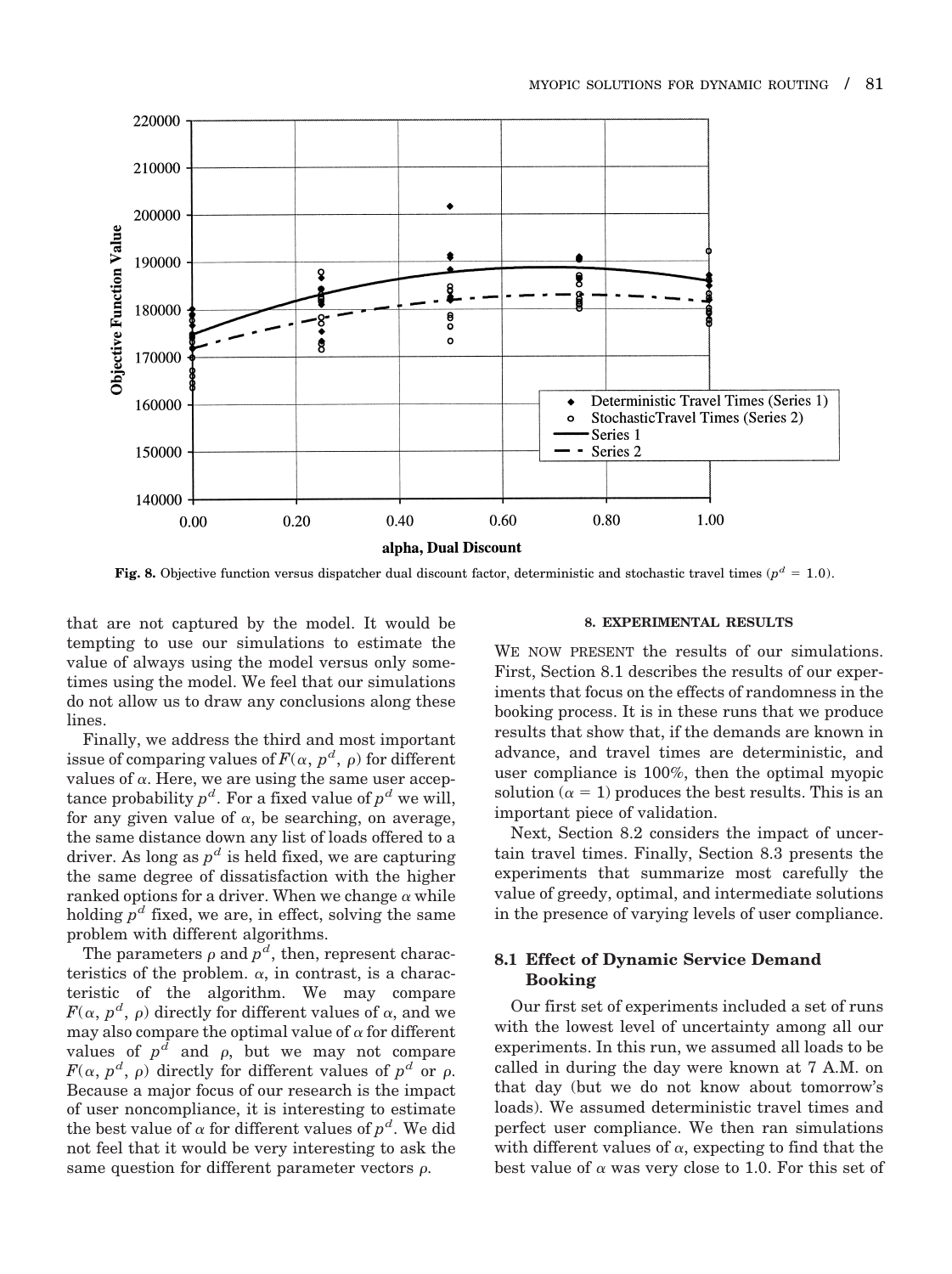

**Fig. 9.** Objective function versus dispatcher dual discount factor, various probabilities of selection.

experiments, we performed 10 samples for each value of  $\alpha$  that was tested.

The results are shown in Figure 7, which compares total profits versus  $\alpha$  for two sets of data: the first assumes all the daily bookings are known at the beginning of the day, and the second retains the original booking profile of loads. It is not surprising that we get higher profits when all the demands are known at the beginning of the day. Most significant is that, when demands are known in advance, the curve steadily increases with  $\alpha$ , leveling off for values of  $\alpha$  over approximately 0.60. For this run, we could not reject the hypothesis that the optimum dual discount factor was equal to 1.0, as we would expect. When we simulate dynamic booking (the lower curve), performance noticeably dropped for values of  $\alpha$  over 0.80, with an apparent optimum close to 0.75. This is our first evidence that, in the presence of random customer booking, the global optimum solution does not give the best overall results.

# **8.2 Effect of Network Stochasticity**

The second set of experiments we performed examined the effect of stochasticity in fleet operations

in the form of random travel times between load origin and destination locations. The random travel times were implemented as described in Section 6.6. The objective function values for these runs were compared to those obtained using only expected travel times.

For these experimental runs, we set  $p^d = 1.0$ . The noise intensity parameter,  $\beta$ , was set to 1.0. The time window start and end parameters,  $w_s$  and  $w_e$ , respectively, were both set to 1.5. This means that a 600-mile move that takes an average of 16 hours might require anything from 10 to as much as 22 hours. While drivers in a real-world situation tend to run late more often than early, we wanted the expectation of the random travel time to equal the expected travel time. This was done to avoid influencing the objective function value by changing the relative number of driver–load assignments made during a simulation. Had the window been set to always make travel times at least as long as the expected time, for example, the fact that drivers would always be at best on-time and usually late would mean that fewer assignments could be made in the course of a simulation.

The results are shown in Figure 8. These show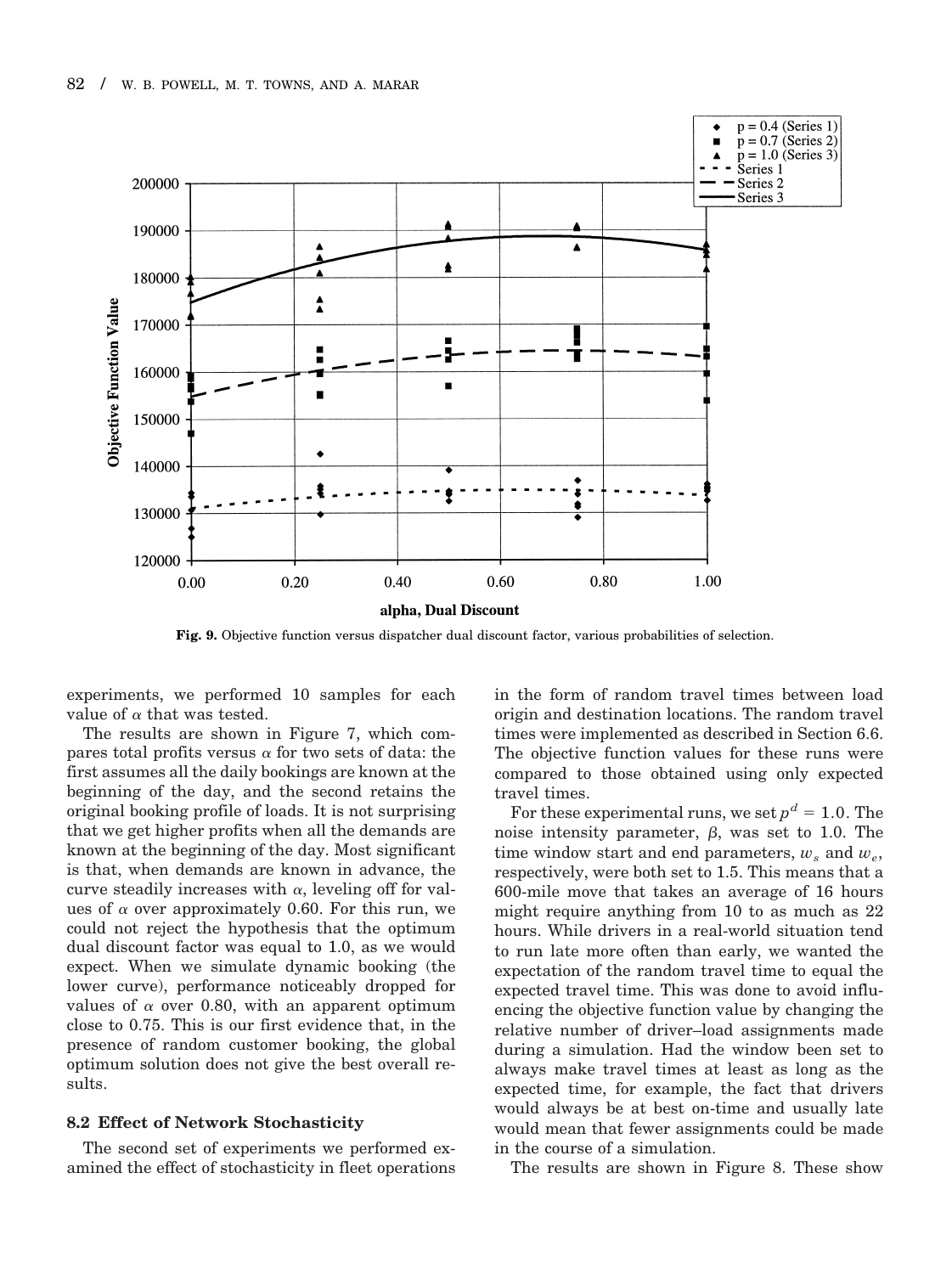

**Fig. 10.** Objective function versus dispatcher selection probability, various dual discounts.

that randomness in travel times has a relatively modest (but significant to a motor carrier) impact on overall profits. We note that the impact of  $\alpha$  is diminished in the presence of random travel times. More importantly for our research, the shape of the curve as a function of  $\alpha$  appears not to have an impact on the optimum dual discount factor. Of course, both runs were done in the process of dynamic booking, so we are, in effect, observing that the randomness in customer bookings is more important than randomness in travel times. The optimum value of  $\alpha$  still appears to be around 0.75.

#### **8.3 Effect of User Noncompliance**

Our last set of experiments looked at the effect of user noncompliance on system performance. We report these results in two ways. First, Figure 9 summarizes system profits as a function of  $\alpha$  for different values of  $p^d$ . Our first conclusion from these runs is that the optimum value of  $\alpha$  is close to 0.75 for all three values of  $p^d$ . Our second and more significant conclusion is that, for the lowest levels of user compliance,  $p^d = 0.4$ , the dual discount has relatively little effect on overall profits. Said differently, the value in listing loads sorted in the order from best to worst (measured with respect to  $c_{dlt}(\alpha)$ ) is significantly reduced. As user compliance rises, the value of a proper listing of loads increases, although the

globally optimal solutions appear to slightly underperform solutions using  $\alpha = 0.75$ .

A different perspective on the results was obtained by plotting total profits as a function of different values of  $p^{\bar{d}}$ , using  $\alpha = 0, 0.75,$  and 1.0, shown in Figure 10. The results show that, as the level of user compliance drops, the value of a globally optimal solution over a greedy solution drops dramatically. In the truckload motor carrier industry, it is not unusual to see values of  $p^d = 0.6$  or even lower. A value of  $p^d = 0.7$  is considered very high. These results show that, for these levels of user compliance, greedy solutions work almost as well as globally optimal solutions. Furthermore, using  $\alpha = 0.75$ gives the best results over all levels of user compliance, although, for the lowest levels, it really does not matter what you do. Reassuringly, if user compliance is high (over 90%) then the value of global network information (either with  $\alpha = 1.0$  or 0.75) is quite high, and demonstrates the usefulness of optimization models.

#### **9. CONCLUSIONS**

THE EXPERIMENTS in this paper investigate the impact of different forms of uncertainty on the value of optimal (myopic) solutions in a particular class of routing and scheduling problems. The results show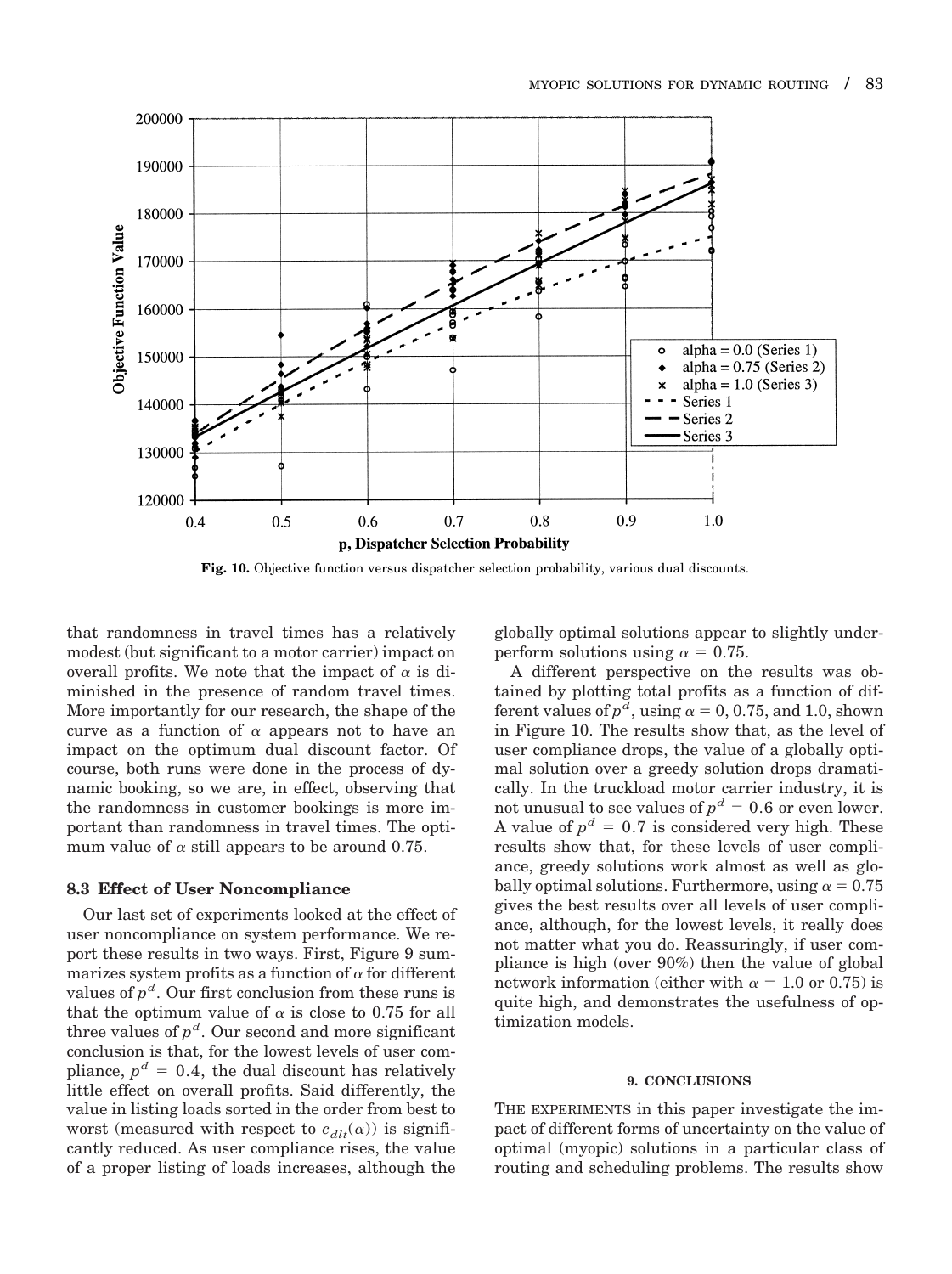that uncertainty does reduce the value of globally optimal solutions, bringing into question whether rigorously optimal solutions are useful in a dynamic setting.

Our research did not compare myopic and dynamic models, but rather looked only at models that consider only information that is known (or reasonably well known, in the case of random travel times) at a given point in time. This said, even a myopic model plans for decisions in the future, as long as it is based on known information. In our case, we would consider the global optimization of all drivers to all loads, including drivers that would not arrive until later in the day or the next day. Our dual discount, then, implicitly was putting a weight of 1.0 on the decision we were about to make, and a reduced weight on decisions that we might make at a later point in time (although it might only be a few seconds later).

We are unaware of any other research that has raised the issue of user compliance, and measured its impact on the choice of algorithm. Even static models are subject to user editing and modification prior to implementation. Given such postoptimality tampering, it is clear that the original solution is no longer optimal, because it assumes that all the decisions in the solution will be implemented. We would argue that such considerations should be built into the design and analysis of algorithms for all classes of routing and scheduling problems. The result may be problems that are actually easy to solve, producing both faster run times and more robust solutions.

#### **ACKNOWLEDGMENT**

THIS RESEARCH WAS SUPPORTED in part by grant AFOSR-F49620-93-1-0098 from the Air Force Office of Scientific Research. The authors would also like to gratefully acknowledge the careful reading by an anonymous referee who helped to highlight important issues in this study.

#### **REFERENCES**

- S. ALBERS, "Competitive Online Algorithms," *OPTIMA: Math. Prog. Soc. Newsl.* **54,** 1–8 (1997).
- D. BERTSIMAS AND G. V. RYZIN, "A Stochastic and Dynamic Vehicle Routing Problem in the Euclidean Plane," *Opns. Res.* **39,** 601–615 (1991).
- D. J. BERTSIMAS AND D. SIMCHI-LEVI, "A New Generation of Vehicle Routing Research: Robust Algorithms, Addressing Uncertainty," *Opns. Res.* **44,** 286–304 (1996).
- D. J. BERTSIMAS AND G. VAN RYZIN, "A Stochastic and Dynamic Vehicle Routing Problem in the Euclidean Plane," *Opns. Res.* **39,** 601–615 (1991).
- D. J. BERTSIMAS, P. CHERVI, AND M. PETERSON, "Computational Approaches to Stochastic Vehicle Routing," *Transp. Sci.* **29,** 342–352 (1995).
- R. CHEUNG AND W. B. POWELL, "An Algorithm for Multistage Dynamic Networks with Random Arc Capacities, with an Application to Dynamic Fleet Management," *Opns. Res.* **44,** 951–963 (1996).
- J. DESROSIERS, M. SOLOMON, AND F. SOUMIS, "Time Constrained Routing and Scheduling," *in Handbook in Operations Research and Management Science*, C. Monma, T. Magnanti, and M. Ball (eds.), Volume on *Networks*, 35–139, North Holland, Amsterdam, 1995.
- M. DROR, G. LAPORTE, AND P. TRUDEAU, "Vehicle Routing with Stochastic Demands: Properties and Solution Frameworks," *Transp. Sci.* **23,** 166–176 (1989).
- M. FISHER, "Vehicle Routing," *in Handbook in Operations Research and Management Science*, C. Monma, T. Magnanti and M. Ball (eds.), Volume on *Networks*, 1–33, North Holland, Amsterdam, 1995.
- L. FRANTZESKAKIS AND W. POWELL, "A Successive Linear Approximation Procedure for Stochastic Dynamic Vehicle Allocation Problems," *Transp. Sci.* **24,** 40–57 (1990).
- R. GRAHAM, "Bounds for Certain Multiprocessor Anomalies," *Bell Syst. Tech. J.* **45,** 1563–1581 (1966).
- D. GUSFIELD AND R. IRVING, *The Stable Marriage Algorithm: Structure and Algorithms*, MIT Press, Boston, MA, 1989.
- W. JORDAN AND M. A. TURNQUIST, "A Stochastic Dynamic Network Model for Railroad Car Distribution," *Transp. Sci.* **17,** 123–145 (1983).
- G. LAPORTE AND F. LOUVEAUX, "Formulations and Bounds for the Stochastic Capacitated Vehicle Routing Problem with Uncertain Supplies," *in Economic Decision-Making: Games, Econometrics and Optimization*, J. Gabzewicz, J. Richard, and L. Wolsey (eds.), North Holland, Amsterdam, 1990.
- M. PINEDO, *Scheduling: Theory, Algorithm, and System*, Prentice Hall, Englewood Cliffs, NJ, 1995.
- W. B. POWELL, "A Stochastic Model of the Dynamic Vehicle Allocation Problem," *Transp. Sci.* **20,** 117–129 (1986).
- W. B. POWELL, "An Operational Planning Model for the Dynamic Vehicle Allocation Problem with Uncertain Demands," *Transp. Res.* **21B,** 217–232 (1987).
- W. B. POWELL, "A Comparative Review of Alternative Algorithms for the Dynamic Vehicle Allocation Problem," *in Vehicle Routing: Methods and Studies*, B. Golden and A. Assad (eds.), 249–292, North Holland, New York, 1988.
- W. B. POWELL, "A Stochastic Formulation of the Dynamic Assignment Problem, with an Application to Truckload Motor Carriers," *Transp. Sci.* **30,** 195–219 (1996).
- H. PSARAFTIS, "Dynamic Vehicle Routing Problems," *in Vehicle Routing: Methods and Studies*, B. Golden and A. Assad (eds.) 223–248, North Holland, Amsterdam, 1988.